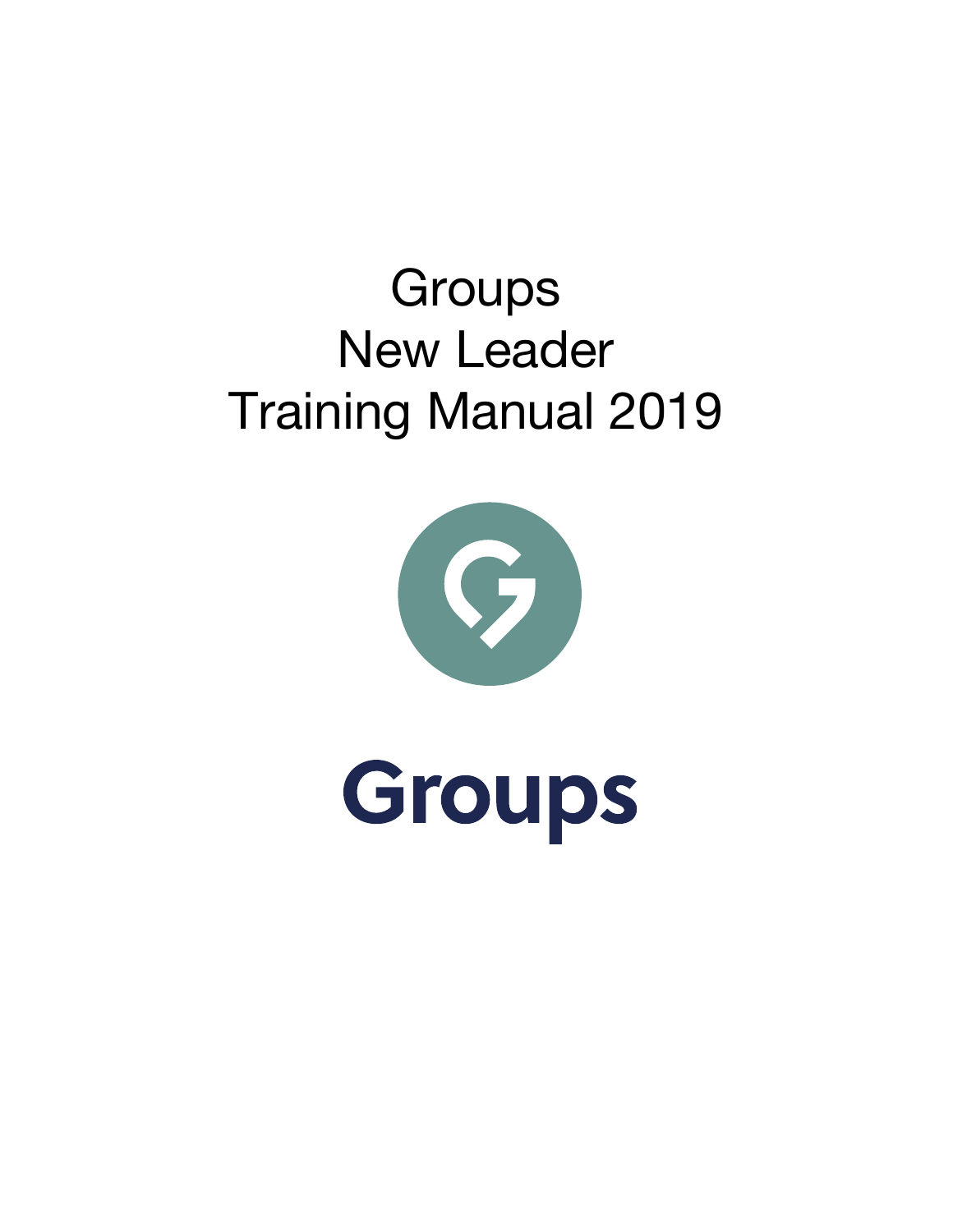### Table of Contents

| 1. Groups, Vision, Values and "The Wins" | 5  |    |
|------------------------------------------|----|----|
| 2. Leaders and Core Teams                | 9  |    |
| 3. Spiritual Formation                   | 11 |    |
| 4. Missional Living                      | 14 |    |
| 5. Strengthening Relationships           | 16 |    |
| 6. Leader Development                    | 18 |    |
| 7. The Group Meeting                     |    | 19 |

### Appendix

- Group Agreement
- Relational Dynamics
- Praying as a Group
- Building Community between Group Meetings

"The development of meaningful relationships where every member carries a significant sense of belonging is central to what it means to be the church. This is a God-ordained gathering of people that is so strong that even the ages of hell will not overcome it."

Randy Frazee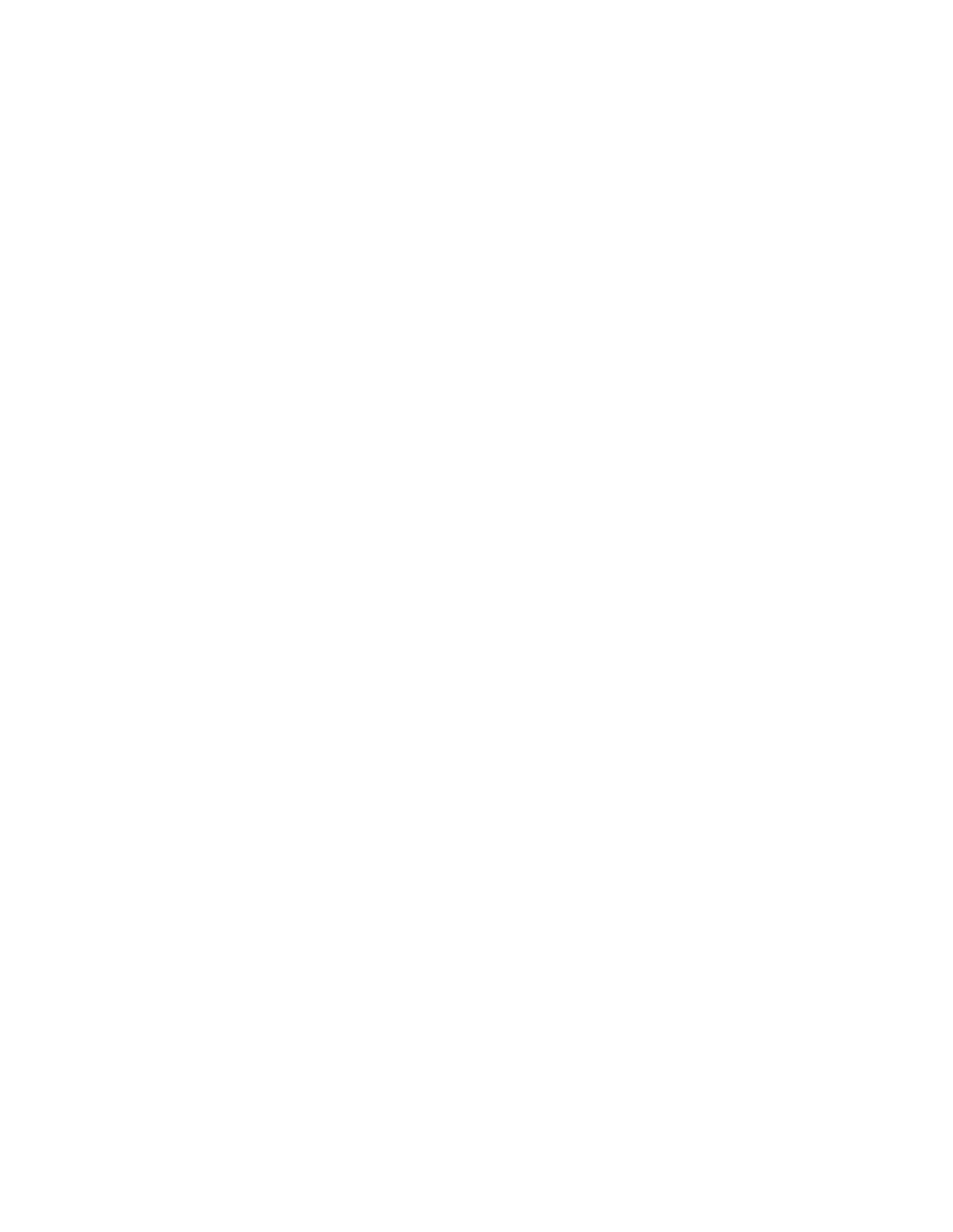### Why This Training Manual?

The truth is you don't need this manual to start and lead a group. People start groups without instructions all the time. The real issue is how do we cultivate a group environment that allows it to thrive.

Leading a group effectively over the long run is one of the most difficult yet important tasks in making and growing disciples. We find the importance of shared work expressed in Paul's writings in Ephesians 4:11-13, "It was he who gave some as apostles, some as prophets, some as evangelists, and some as pastors and teachers, to equip the saints for the work of ministry, that is, to build up the body of Christ, until we all attain to the unity of the faith and of the knowledge of the Son of God—a mature person, attaining to the measure of Christ's full stature." In Paul's words, inspired by the Holy Spirit, we see a picture of the Church, arm in arm, doing the work of the Church together. Without sustainable, caring, and meaningful small group experiences, churches will struggle to offer authentic Christian community that so many of us crave.

We are grateful that many of our leaders are gifted, experienced, and successful in so many walks of life. We love that you may have led an amazing group in your previous church or launched a start-up that turned into a Fortune 500 company. We also value that you may have never led a group before. We kept all these aspects in view as we worked on this resource for you.

So what makes this Groups Training Manual important? It will help you understand our Groups philosophy here at Grace Chapel and provide you tools to flourish as a leader and as a group. And our Groups philosophy begins with our vision and values:

### We want to be in community practicing the way of Jesus.

|                                | - Spiritual Formation         |
|--------------------------------|-------------------------------|
| Expressed in four core values: | - Missional Living            |
|                                | - Strengthening Relationships |
|                                | - Leader Development          |
|                                |                               |

We will unpack these values in the pages that follow.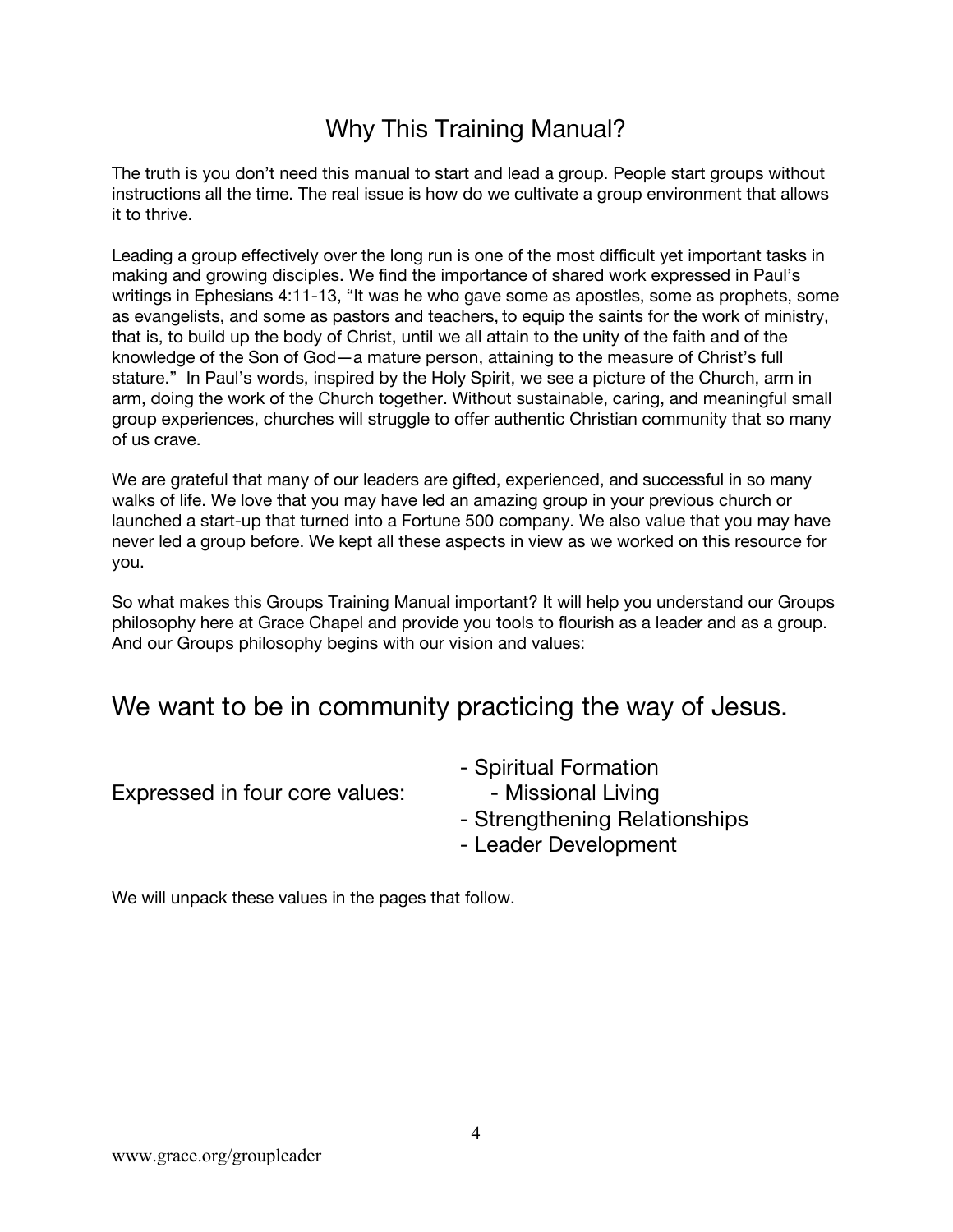# Chapter 1 - Groups, Vision, Values and "The Wins"

### **Group Life Vision** - "We want to be small groups practicing the way of Jesus."

One of the challenges most groups ministry have is determining what qualifies as a group? For our purposes, we are defining a group as follows:

**A Grace Chapel Group** is a consistent gathering of about 8-20 members who are **practicing the way of Jesus** led and facilitated by lay leaders who are serving with these 4 core values:

- **Spiritual Formation**
- **Missional Living**
- **Strengthening Relationships**
- **Leader Development**

**"The way of Jesus"** casts a vision of God's grace for us as Christ-followers in community with one another. As we see in Scripture, there was something magnificent to the way Jesus did every thing. There was the deep and profound spiritual way that Jesus interacted with the Father. Further we are inspired by this missional way that Jesus served, modeling and teaching to go the extra-mile for others. And lastly, we see the relational kindness Jesus extended to those around him, whether it be his disciples, or the hurting people in the crowds looking for him. We believe that as individual Christfollowers and in Christian community, the way of Jesus is transformative and gracefilled.

Whether you are a new believer or a life-long Christian and wherever you are now in your faith journey, practicing the way of Jesus is the hope of the Christian life described in these four values:

**1. Spiritual Formation** - Practicing the way of Jesus by prioritizing our spiritual life in a busy and demanding world. Becoming like Jesus is the objective of spiritual formation and we become more and more like Jesus when we pray, read and apply Scripture, confront our dysfunction and selfishness. We become more and more like Jesus when we become aware at our attempt in failing to become like Jesus. In our failure, we confess, we repent, and we rely on the Holy Spirit's leading to grow spiritually. Thus we are being formed.

**2. Mission Living -** Practicing the way of Jesus by demonstrating God's love where it is not. First, we must begin by understanding that we are joining God's mission in bringing redemption to all that is broken. To be on mission is to live in rhythms of God's love so that others can experience God's grace.

**3. Strengthening Relationships -** Practicing the way of Jesus with love in all our relationships. Throughout the Gospels, we read how he showed love to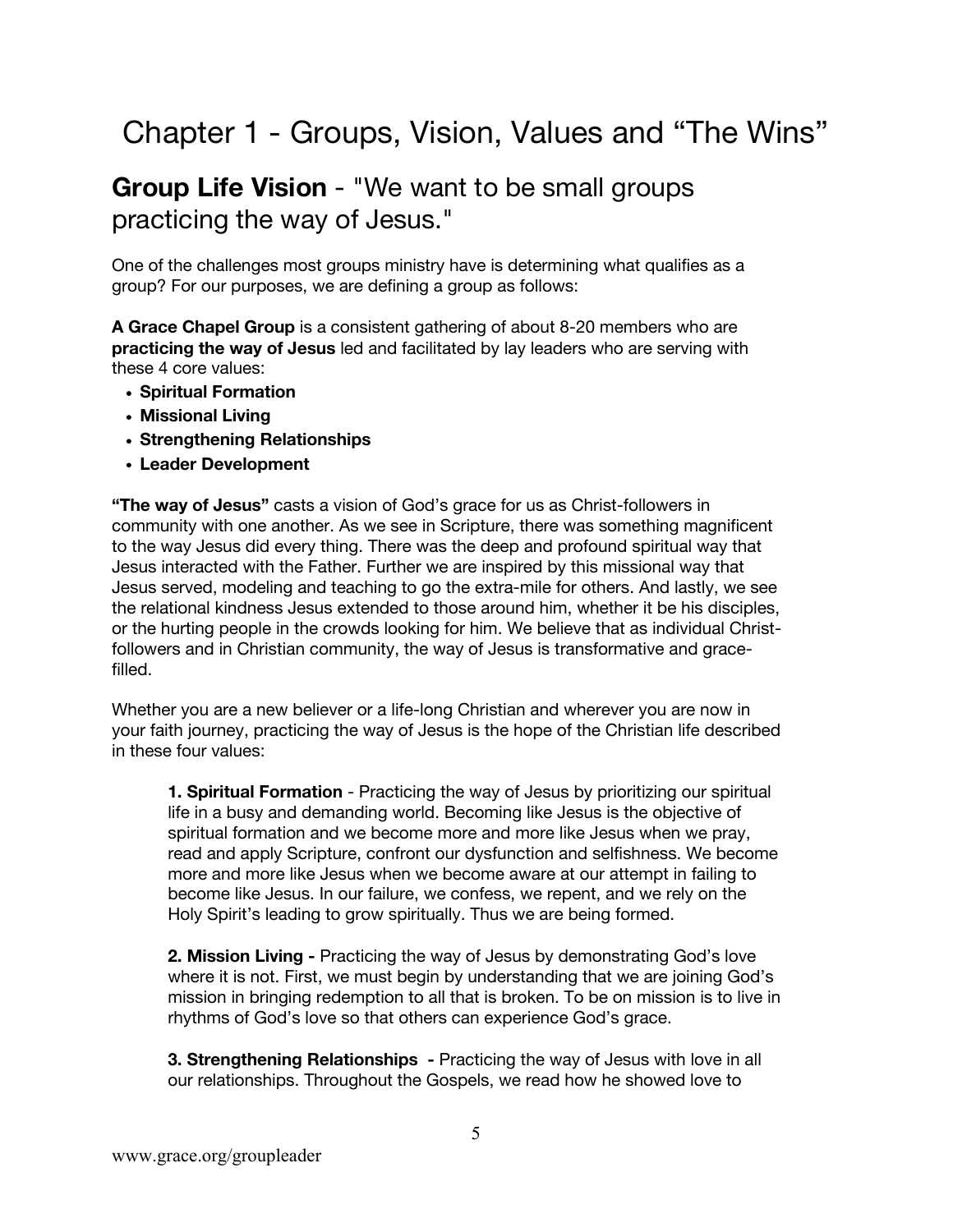those he was near, to those he encountered in his ministry and how he taught us to love our neighbors, strangers and even our enemies.

**4. Leader Development -** Practicing the way of Jesus in our calling to lead, serve, and create communities of belonging here in God's Kingdom. We each have been uniquely gifted and have been entrusted to minister to those whom our lives intersect with and walk alongside.

### **It's in growing in these core values that we can practice the way of Jesus as individual believers and in community. And so, what are we asking our Group Leaders to do?**

### **Thematic Asks:**

-Be Champions of the "Way of Jesus."

In this season of group life, we are calling upon leaders to carry the banner and own the mantra of following the way of Jesus. If leaders are not Christ-like, "Christian" then becomes just an empty adjective. If leaders are pursuing a life like Jesus, then "Christian" is a powerful pursuit capable of transforming your life and those around you.

- Group Leaders embody, model and share the vision and values of Groups. By the grace of God, we are all leaders humbly pursuing to live for Christ and invite others into the practicing to Christ's ways.
- Grow in your personal love for Jesus, grow in their personal spiritual formation and grow in their love for others.

Jesus said the greatest commandments are to love God with all that they have and then to love their neighbors as themselves (Mark 12:33).

- Cultivate relationships, be the caretakers and frontline of support for your group, and nurture healthy group engagement by inviting others to share opportunities to love others well.

This means knowing the needs, struggles and joys of group members. Group members have to feel a sense of safety & trust in order for this to happen. This happens in community when we gather.

- Be the stewards of the study time that points others to Christian growth and Christian engagement in our world.

 Take the lead in selecting and facilitating the resources and studies that will help people in

your group grow in the way of our Lord.

- Identify, lead and offer opportunities for service within the church and beyond its walls to live on mission as Christ followers wherever we go.
- Grow as Leaders Discovering and developing their gifting. And also by investing and developing a "Core Team" to share the group's ownership and maximize their spiritual gifting.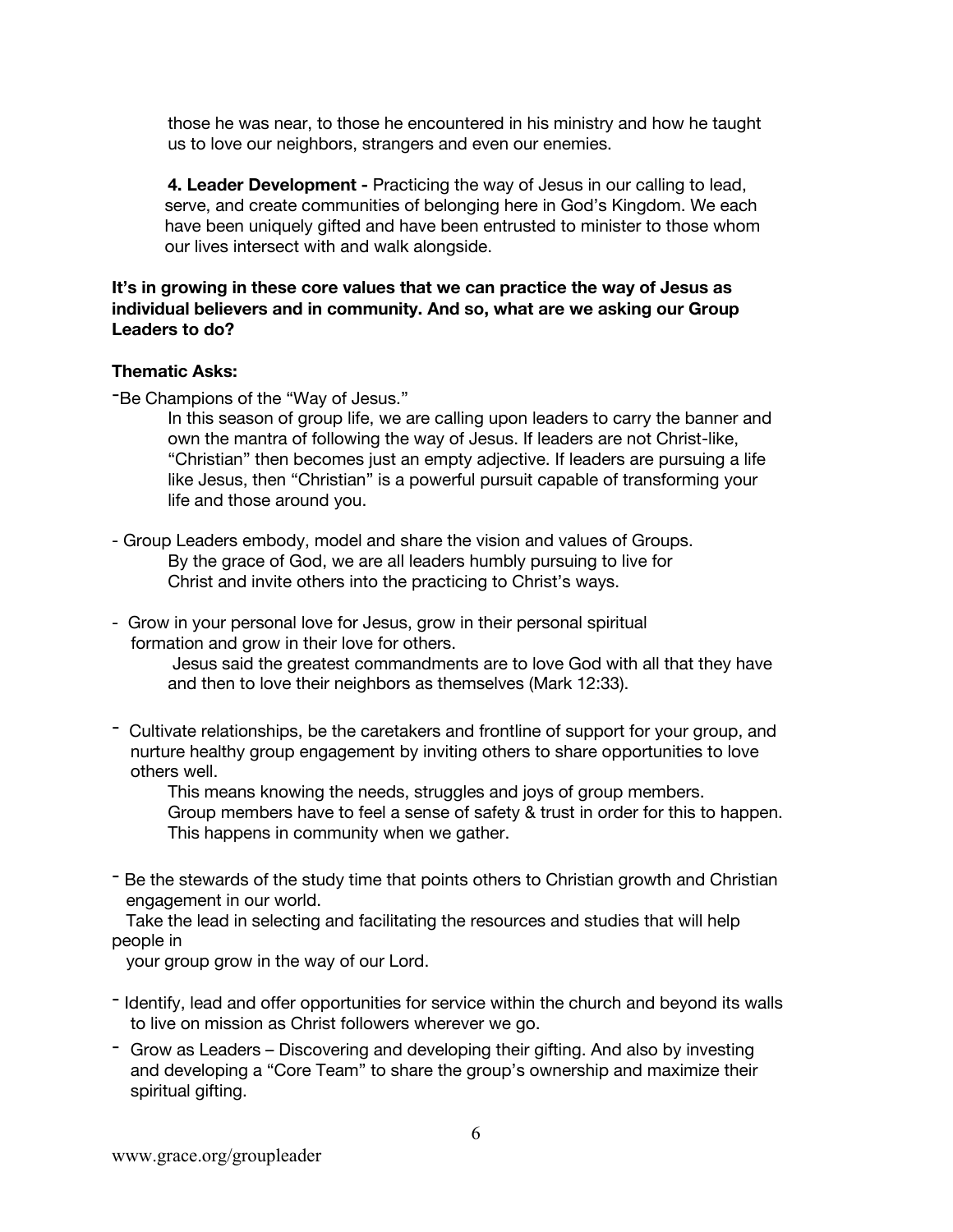### **The Logistical Asks:**

We are asking Group Leaders for **"1:2:2:20"**

- 1 New Leader Groups Training (Taken once after our Model Reset).
- 2 Developmental Leader Trainings that happen on campuses each year.
- 2 Meetings (at least) with Group Coach or Campus Pastor.
- 20/40/x Group meetings

Some groups will meet weekly, some every other week - depends on your type of group. See your Campus Pastor or a Central Pastor if you need help discerning frequency of meeting.

- Commit to a year of leading the group (Generally from September to June).
- Be a member or on the road to membership at Grace Chapel. See your Campus Pastor to get started or to get help with any questions or concerns.

In our new season of group ministry, we want to describe the "wins" of group life. What does it look like when we are getting it right? What are the wins?

### **Leader Wins:**

- Modeling the "Way of Jesus" (expressed in our Group life themes of spiritual formation, strengthening relationships, and missional living)
- Cultivating engagement and navigating the challenges of group dynamics
- Identifying what "Group wins/moments" need to be celebrated

#### **Group Wins:**

- Showing up, being present, being engaged in meaningful Group life
- Celebrate life transformation, relational milestones, authentic moments (including the joy-filled and the challenging)
- Celebrate a group member's new-found step of authenticity
- Celebrate when someone takes a step of faith or risk or responsibility
- Celebrate shared group accomplishments
- Celebrate the healthy maturation of challenging group dynamics

#### **Member Wins:**

- Growing in practicing in the Way of Jesus (spiritual formation, straightening relationships, missional living)
- Filling the relational spaces with others who are pursuing Jesus.
	- These are the people we sojourn with
	- These are the people we trust
	- These are the people we have fun with
	- Relishing in the fruit that comes from owning our participation and continuation in the group, often discovered in the beauty of relationships, and also after conflict through forgiveness, reconciliation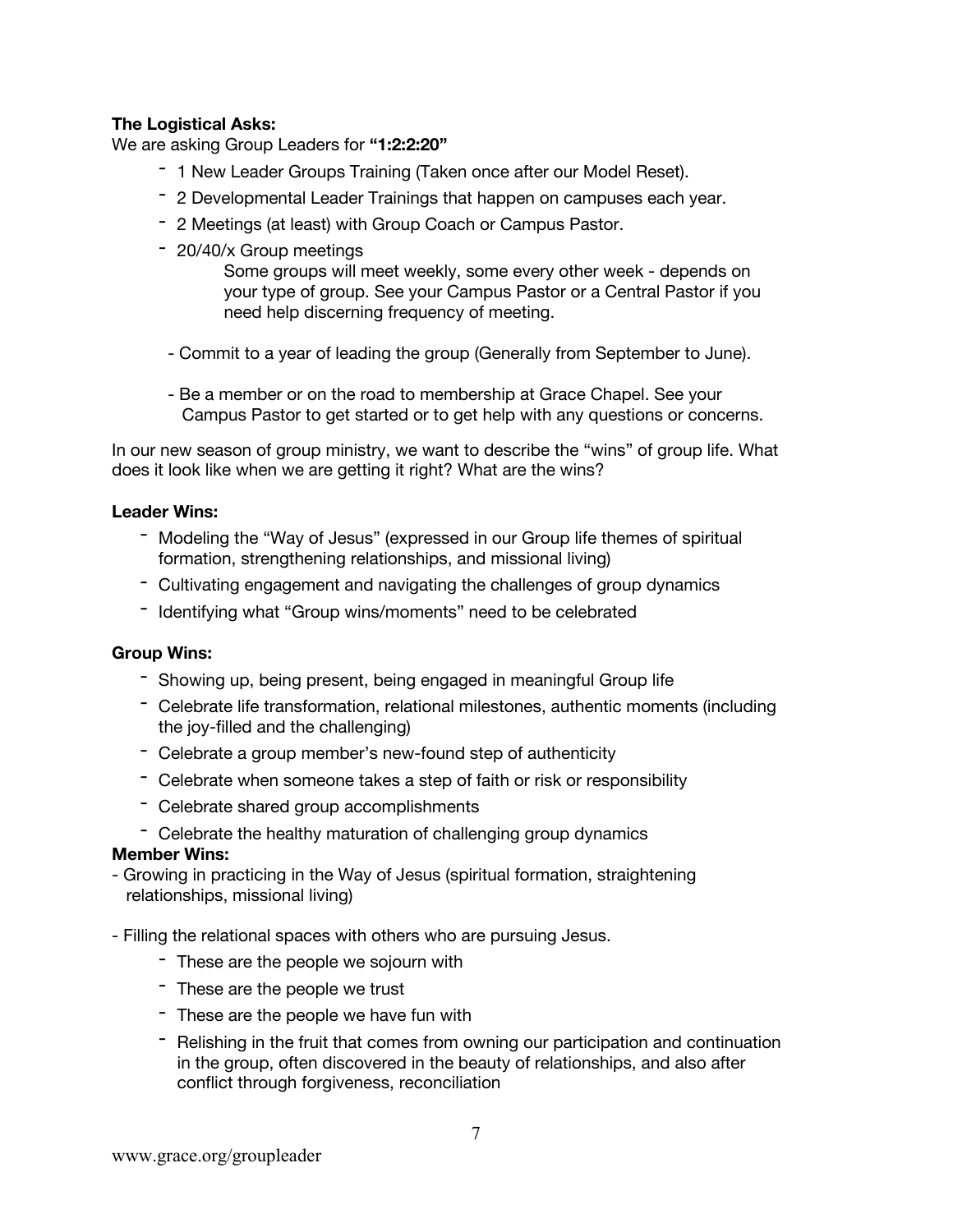### Chapter 2: Leaders and Group Core Teams

In this new season of Group Life, we want to entrust, empower and invest in you as a leader and in all those that you invite to lead your group with you. Remember, you were never meant to lead alone. Groups thrive when the responsibilities are shared. It gives everyone opportunities to be involved with the life of your group and discover giftings that bring joy and honor God.

You are a leader. And there are so many different types of leaders with a wide spectrum of gifting. Make no mistake, yours is significant, and God-given. Avoid the mistake of thinking that you don't have the "typical leader" gifting and find peace that God has blessed you. You will discover, develop, and share your gifting and as you grow as a leader, you will serve your group and beyond.

Serving as a group leader in a church has a unique context. For one, no one actually has to listen to you. Unlike the workplace where there are org charts, policies and supervisors, it's all optional in a church setting. If you choose not to listen to your leader or supervisor at work, you might get fired. However as a lay leader and a group attendee, these dynamics obviously do not apply.

Instead you have been empowered with authority as a group leader by church leadership and as a result, you will lead relationally and in a number of ways that include inspiring, modeling, imitating, learning, facilitating, teaching and among other ways, collaborating together. Again, being the leader of a group doesn't mean you have the way of Jesus figured out but a spiritual guide for your group.

When we read the New Testament, we see the disciples following Jesus. They listened to Jesus' teaching, they imitated him, they asked questions to him and to each other, and of course, they relied on the power of the Holy Spirit to do great things in them and through them. The same is true for us as leaders.

There are hundreds of qualities and attributes of a leader and we want to pay special emphasis to the following:

- Be humble pride not only goes before the fall, but humility leads the way forward
- Be a curious, life-long learner we never have it all figured out
- Be courageous As Winston Churchill said, "Success is not final, failure is not fatal: it is the courage to continue that counts."
- Be Sprit-led "May the God of hope fill you with all joy and peace as you trust in him, so that you may overflow with hope by the power of the Holy Spirit." Romans 15:13

We as a church want to help you become the servant-leader God has called you to be. And we will pray, support, and equip you to serve your group and your world.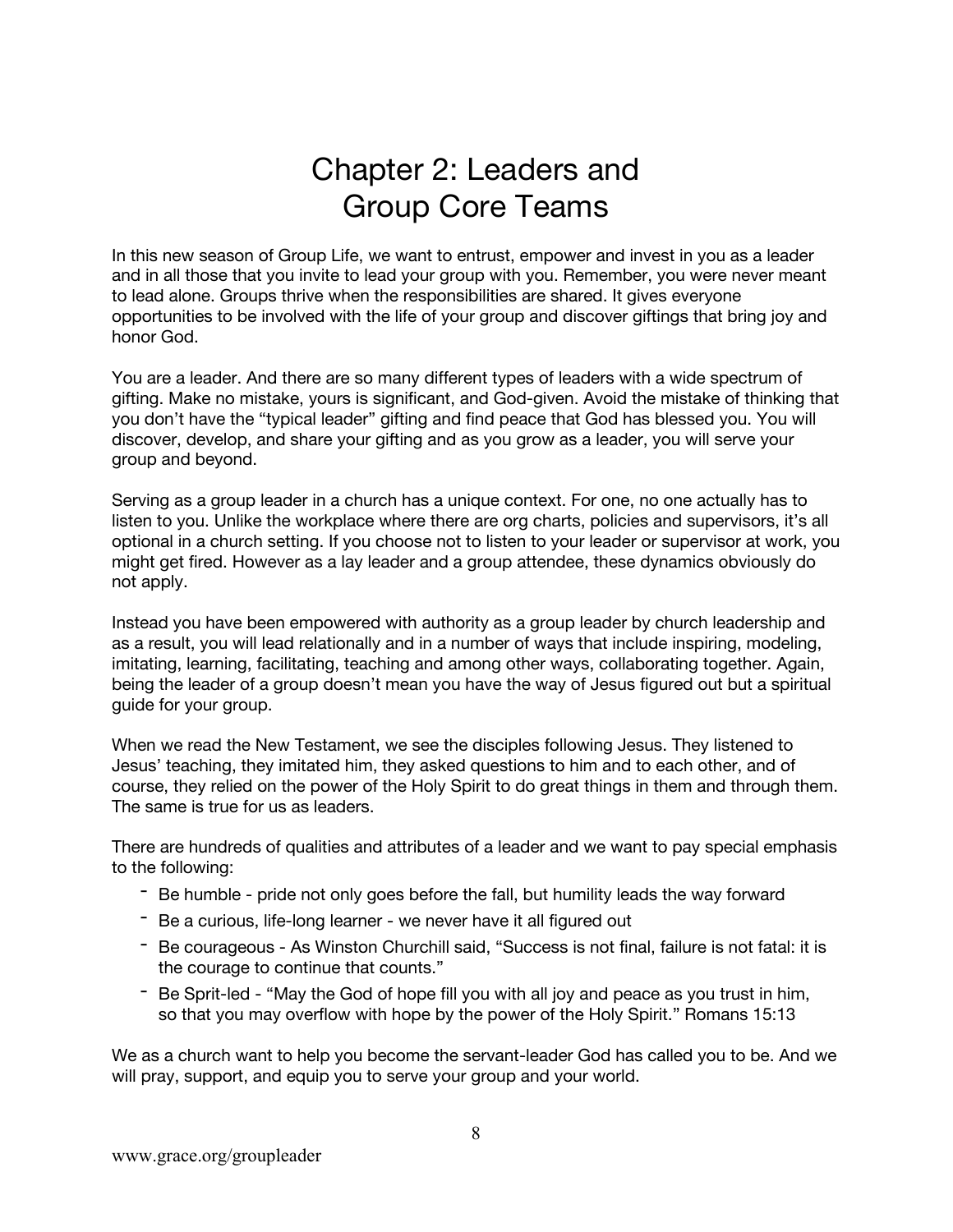### **Developing a Core Team Around You**

One of the keys to success in group-life is forming a core team around you. There is no blueprint for this because every leader, gifting, and group is different. Think of it like the Apostle Paul's illustration of the body to the church in Corinth:

"There is one body, but it has many parts. But all its many parts make up one body. It is the same with Christ. We were all baptized by one Holy Spirit. And so we are formed into one body. We were all given the same Spirit to drink." (I Corinthians 12:12-13)

Christian community has many parts and every part has its own function. Every group will have their own its own unique make-up. It's up to you to identify, invite, invest and involve.



Remember that every group will have a different looking Core Team as we each bring our different gifts, skills and experiences. But for sake of illustration, over time, your core team can look something like this:



Your Core Team will change in size and functionality over time depending on needs and involvement. But the key aspects are to involve and develop people around you and share the burden and joy of leadership.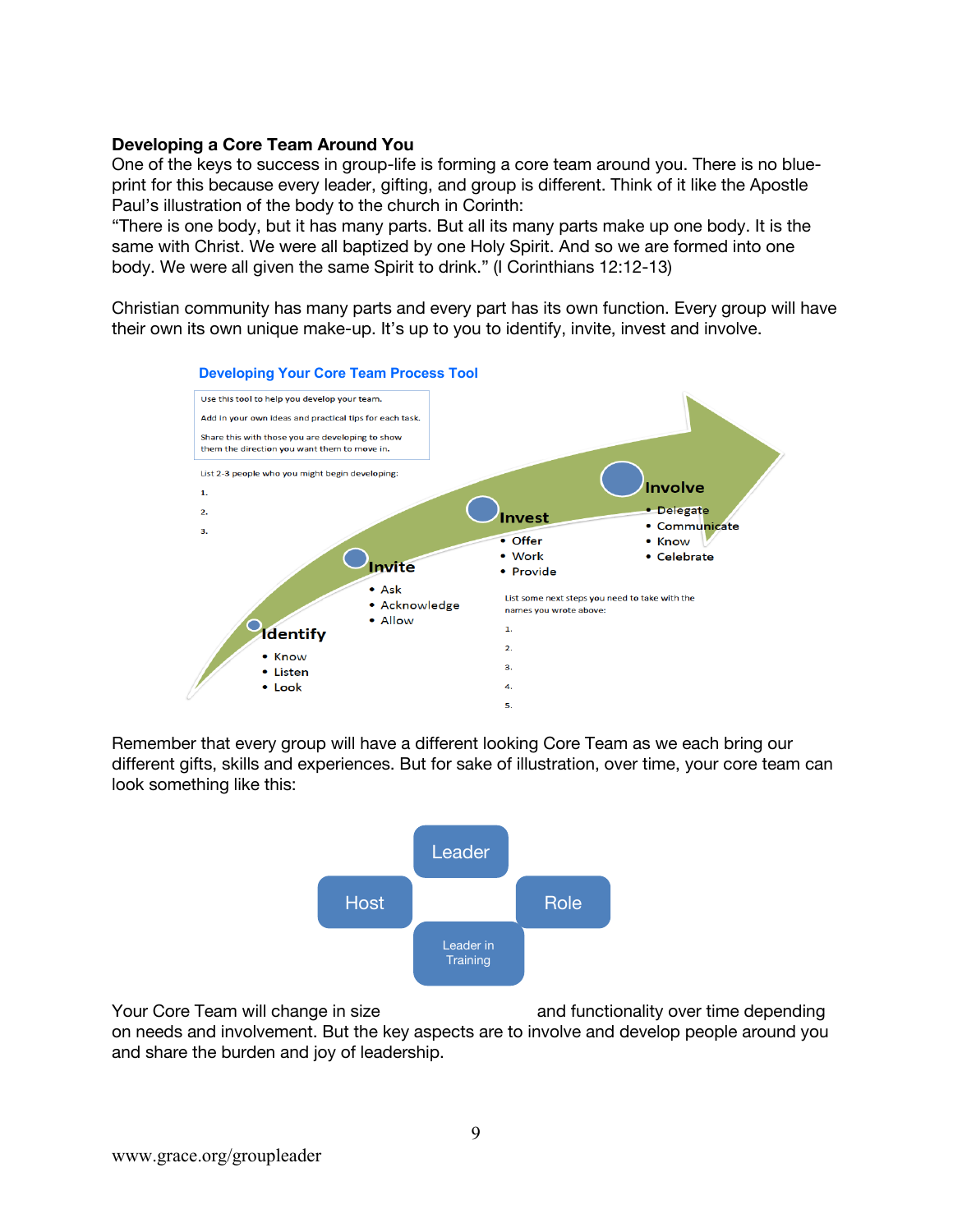# Chapter 3: Spiritual Formation

The "way of Jesus" is rooted in a growing spiritual life.

Becoming like Jesus is the objective of spiritual formation and we become more and more like Jesus when we pray, read and apply Scripture, confront our dysfunction and selfishness. We become more and more like Jesus when we become aware of our failure, in our repentance and in our reliance in the Spirit's empowerment. Thus we are being formed.

### **Why this matters in a group context:**

To grow spiritually, you have to read Scripture and pray by yourself. If you don't, you'll starve. It's also true that to grow spiritually, you have to read Scripture and pray alongside others. If you don't, you'll be malnourished. This is among the chief blessings of Christian community.

In fact, being in community is one of the most powerful and beautiful experiences a Christfollower can enjoy. It's a Spirit-filled community with fellow Spirit-filled believers that can shape us and us shape them. If you have not experienced this gift, it may be precisely what your soul is missing.

### **How we can grow in it:**

Cast a vision for spiritual formation in what you practice in your daily lives and what you practice in community together.

Encourage each other to pray, read and apply Scripture, practice disciplines like fasting (from food, from technology, from consuming, etc.), hold each other accountable, encourage through the challenges, and celebrate the wins!

In your gatherings, be intentional in your group study time, giving it enough time, adequate preparation and an abundance of passion for this hour together. If this time feels like a chore or perfunctory, the study time, regardless of topic, will always be a struggle. But when stewarded and loved, this hour will be a significant time in your group life.

**Be aware:** Over the years, the times of study can grow stale if not guarded and cared for. It will then be easier to give into the temptation to avoid studying together in favor of gathering and "fellowshipping." While enjoying each other's company is an important part of community life, centering the priority of spiritual formation is what makes this a Christian community and not simply a gathering of friends organized around a hobby or general interest.

### **Selecting a Study**

In some groups, there will be resources already prepared for you (such as groups for women meeting weekly at campus or short-term groups using Alpha or Roots or Kingdom-Living). But for those groups rotating studies throughout the year, there is an ongoing resource library to make selecting resources for your group easier and we'd like for you to start and try to select from here. It's organized around our group values (Spiritual Formation, Missional Living, Strengthening Relationships, and Leader Development), you can expect new resources to be posted throughout the year, usually every quarter. We know that from time to time you'll be looking for a topic that is not posted. We're asking that you please let us know so we can help you find a great study and so that we can consider adding that resource to our curated content. This resource studies page is available at www.grace.org/groupleaders.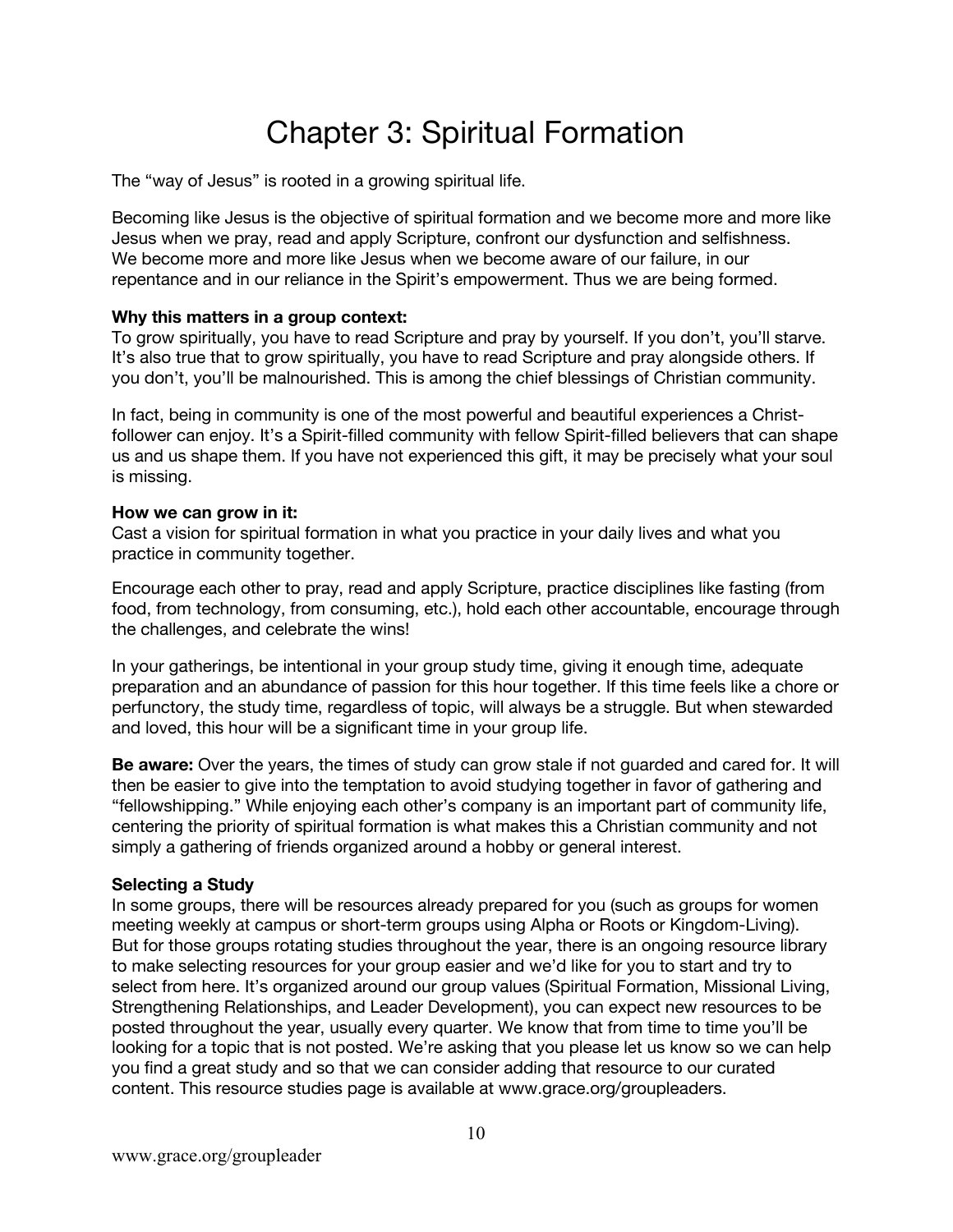### **Here are a few thoughts to consider when selecting a resource and leading the discussion:**

- 1. Many groups find it effective to change the mediums with every new study. For instance, a group may use a video series through Right Now Media for 6 meetings. Then opt to use the study guide to track with the current sermon series. Then perhaps read a book together or use a small group curriculum in physical form. You will find the change in mediums will refresh the group engagement throughout the year.
- 2. Gather input for what a group hopes to study, but don't make the decision by consensus. Not only is this time-consuming, it often creates an unfavorable dynamic in the group time. Tell the group you will gather input, take inventory, pray and then share your decision later.
- 3. Remember that groups are not seminary class environments. Groups learn best in discussing content together but also realize that content needs to be set-up by you, the leader, and the discussion needs to be facilitated well. We don't want to lecture but thoughtfully facilitate instead. Thoughtful and deeper can and must still be discussed, these are learning environments after all. Knowing this, "teaching" is more effective when the discussion is interactive and you as the leader refrain from answering every question.

### **This diagram and suggestions create interaction while guiding the discussion:**

- Listen more than you talk. Resist the urge to add commentary after every question.
- Do share what you're learning. Try marking 2 or 3 questions you want to answer and make that your "sharing" boundary.
- Affirm every person after they share. (For example, "Thank you for sharing that.") In affirming people, you're not affirming every comment. Some comments may go against Scripture, so you will need to be careful. Simply invite others to share what they discovered. This creates an environment for deeper discussion and gracious conversation.



- Encourage quiet people while trying to keep the encourage quiet people wrille trying to keep the<br>talkers from dominating. It may be easier for a person to speak up later if you call on them early in the discussion and affirm their participation. If someone has asked you not to call on them try to find out why but honor their request. Still find ways to include them in the group life. n you can on
- When appropriate, call on people by name rather than asking for random volunteers. This saves time and gives everyone a chance to answer. Also vary the order of who you call on to answer.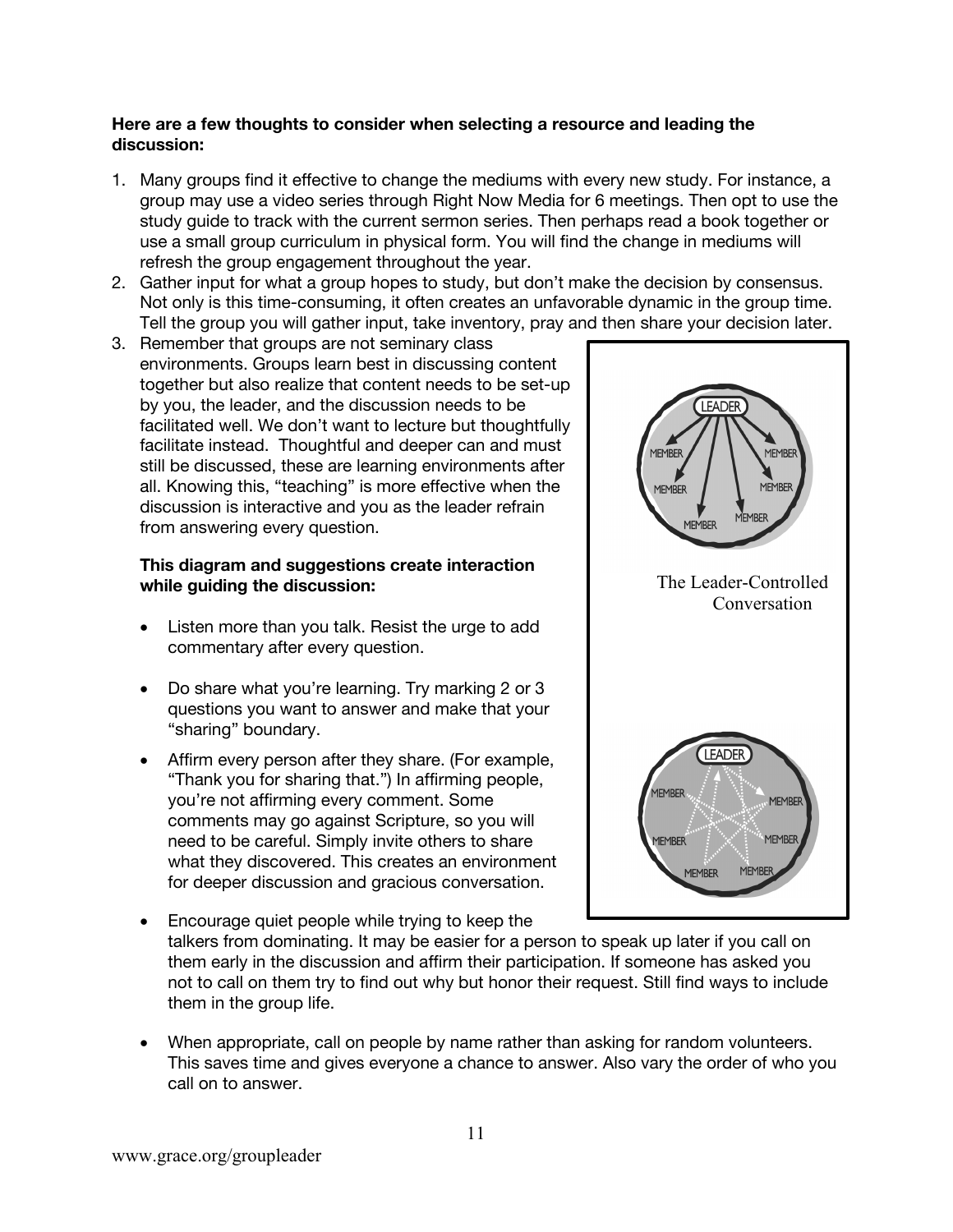- Make a note of highly personal application/share questions and avoid putting anyone on the spot in a personal share question.
- 4. Anchor your studies in Scripture passages or solid Christian teaching from Scripture as much as possible. It's the supernatural word of God and our practical application that makes the difference.
	- Consider the value of the Inductive Bible Study Method that the GC Study Guides and many of our other studies are organized this way. They are designed to facilitate a conversation that digs deeper into the passage that was preached through the Inductive principles of Observation, Interpretation and Application.
	- Consider other Bible study options or a Bible Reading Plan during a particular season (like during Advent or Lent). There are many plans available online, through Apps and keep an eye out for what GC Pastors might communicate.

 \*\*We have included Guidelines for Preparing to Lead Meaningful Bible Studies in the Appendix.

5. Commit to be people of prayer again as individuals and as a group. The way of Jesus of spiritual formation is modeled in Scripture in the following: The way of Jesus is deeply committed to prayer: "Jesus went out to a mountain side to pray, and spent the night praying to God. When morning came, he called his disciples to him." (Luke 6:12-13. See also Mark 3:13)

\*\* We have included suggestions for how to guide prayer time in the Appendix.

Spend time in Scripture reading and be intentional in applying what you have read and heard. Read books, listen to podcasts, turn off devices and spend time attuning your heart to God. The Lord is always trying to invite us into grow in our spiritual formation.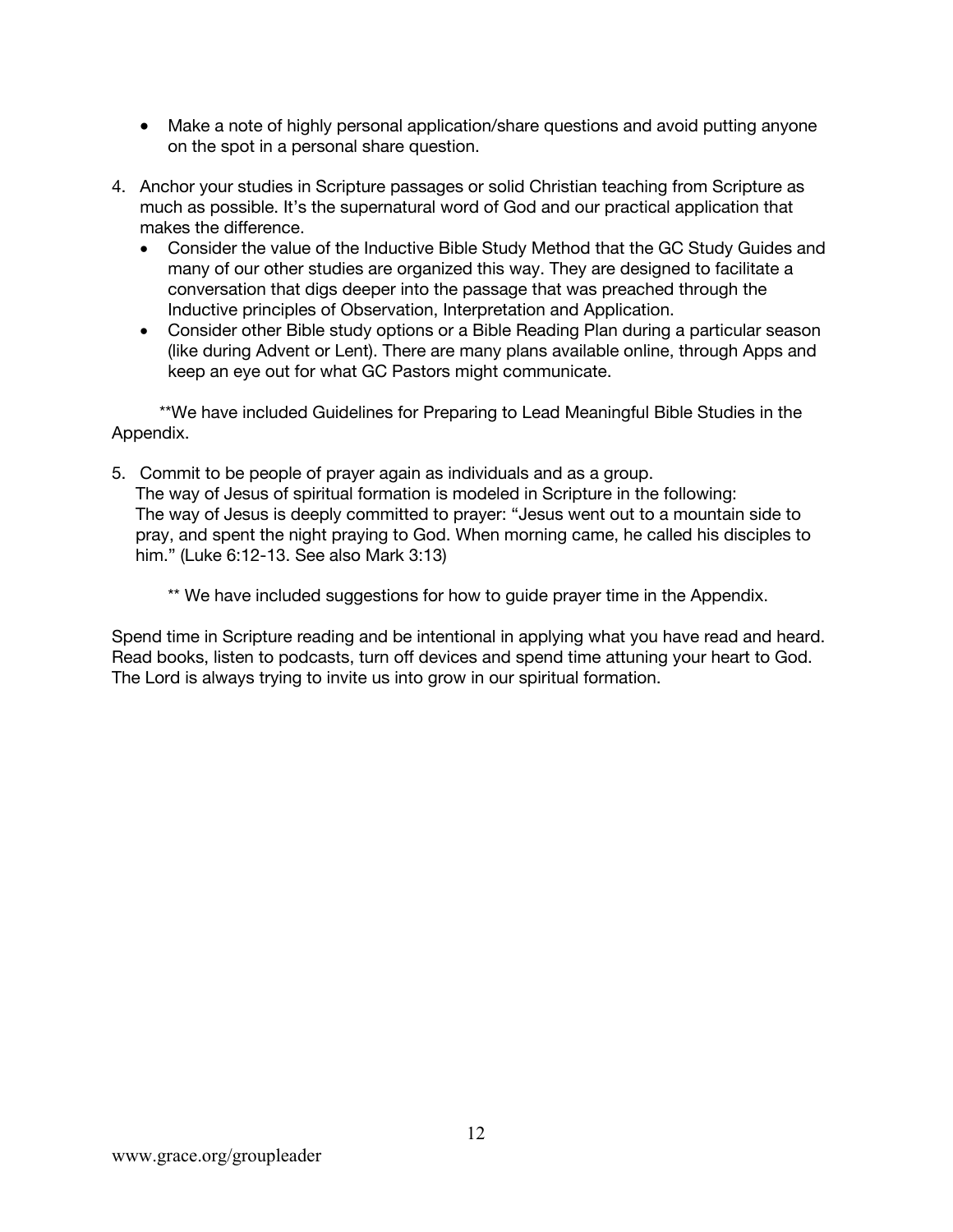## Chapter 4: Missional Living

The "way of Jesus" is missionally driven.

What is it exactly? Missional is when we show the love of God to those not experiencing it. Sometimes it looks like service, sometimes it looks like kindness to a stranger, sometimes it's sharing the redemptive message of Jesus and sometimes it's simply being present.

Why is it essential? It's essential because this is how the Kingdom of God grows. It's how the narrative of Christian love spreads and takes practical shape and form.

#### What Missional Isn't:

Missional living is not merely serving in a church capacity. It's more about moving beyond the walls of the church community. But that doesn't mean we can't grow missionally in church settings. In fact, it's one of the best places to learn. It's in Christian community that we learn about mission, use our gifting, and are inspired to serve God's Kingdom. We are then "sent" out into our world as ambassadors for Christ to join in God's plan of redemption for others in this broken world.

How Groups can me more missional living. Here are a few tips:

**Relationships over efficiency**. Building relationships with those you serve requires personal time investment. It's what people can do, but organizations and systems struggle with.

**Location, location, location.** There are so many extraordinary causes, but which ones can you and your friends serve? Chances are, the ones that are closer to where you live, work, worship, and shop. Who and what do you drive past? What is nearby?

**But remember the global Church.** We must pray, support, and find expressions of care to our ministry partners. Consider how we can be faithful with the opportunities that come along the way.

**Missional living is collective and individual.** There are some opportunities that lend themselves to group participation and there are some that are best addressed one-on-one. As you build momentum, you'll experience a swing between the personal and the group dynamic.

**Capitalize on what you and others are already doing.** The good news is that some people in your group are probably already serving missionally. Think about what deepening and/or widening that work looks like when including others. Finish this sentence: "Now that we've been doing this a while, we wish we had someone who…."

**Don't wait until the whole team is on board; start with a few group members.** Not everyone in the group may be ready to jump in right away, and that's ok. Start with a quorum of those who are ready to go – contact them, align calendars, pick a date (feel free to invite others of course), and build momentum.

**Follow-up over "once-off."** Now that you have served in a particular capacity, a crucial step is to follow up with someone you can continue a relationship with. This is what keeps the cycle going.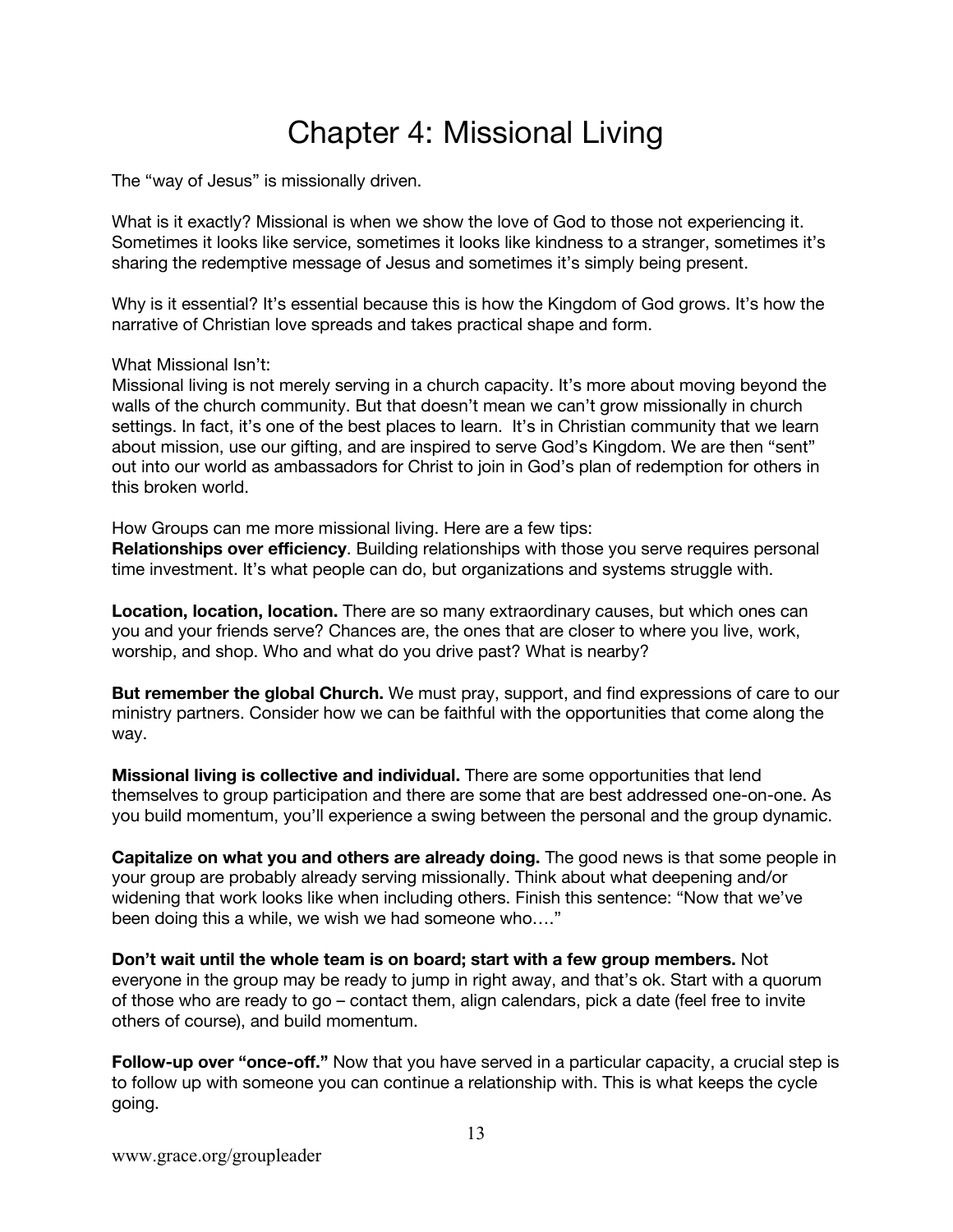**Prayer is the fuel of the missional life.** How is all of this different from general humanitarian work? We are best able to live out the redemptive message of Jesus when we are rooted in prayer and spiritual formation.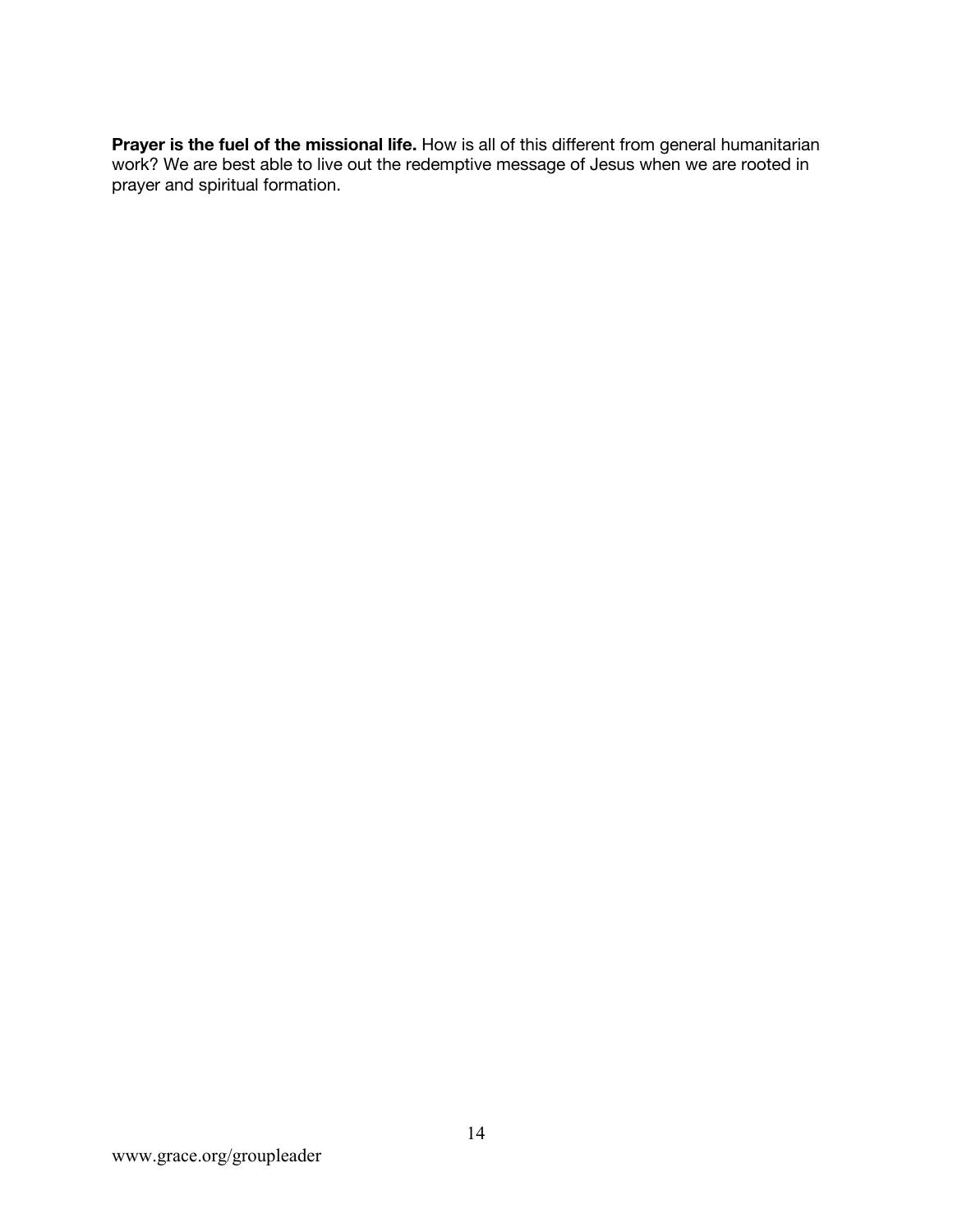# Chapter 5: Strengthening Relationships

"God created us with a hunger for relationship - for relationship with Him and with our fellow people. At our very core we are relational beings." Andy Stanley

The "way of Jesus" is relationship focused. Among the greatest gifts Christ-followers can give is to reflect the love of God in their relationships with those they are closest to and encounter every day. Showing God's love was a hallmark of Jesus' teaching and this is a foundational tenant in the way of Jesus.

Jesus taught us to love one another and said, "My command is this: **Love** each other as I have loved you (John 15:12)" and went so far as to say, "By this all people will know you are my disciples if you love one another (John 13:35)."

That's the type of love that we need to strengthen all of our relationships – our family relationships, our deep friendships, our colleagues, neighbors, and all the various friends and acquaintances we've met along the way of the journey of life.

In Groups, we want people to get connected to God's love up close and to one another. It's in these spaces that we have the opportunity to learn and practice how to strengthen our relationships with each other and then to share that same love to those around us.

Think of Groups as a relationships lab where we learn to be in community with those similar and different from us. It's here that we learn to listen, share, be challenged, be encouraged, and where we grow in how we show the love of Jesus to others.

In Groups, we show the love of Jesus in the following ways:

**Care –** It's one of the marks of Christian community. It's how we move from people who attend a service on Sunday to brothers and sisters in Christ. The Holy Spirit working through us to show kindness is a dramatic demonstration of Christian care.

Consider this quote from Andy Stanley. "People are naturally cared for best by those who know them best." We show care when we listen and remember each other's prayer requests and celebrations. We share grief, we share our needs, we share our joy and we share our hopes with one another.

**Commitment** – It's essential that we resolve to be in this together. Groups that are halfcommitted to live out group-life do not survive long-term. Realize the commitment is not to each other, but rather with each other to pursue this vision of being a community that is practicing the way of Jesus with these values (spiritual formation, missional living, strengthening relationships, and leader development).

Lastly, not everyone will be able to make the same level of commitment to the group, namely those new to faith and perhaps those new to group life. It can be intimidating to show up and feel pressured to "sign on the dotted line" to a room full of strangers. The objective is to have a committed core, and even better, a committed majority to create a group culture that is welcoming, engaged, and devoted.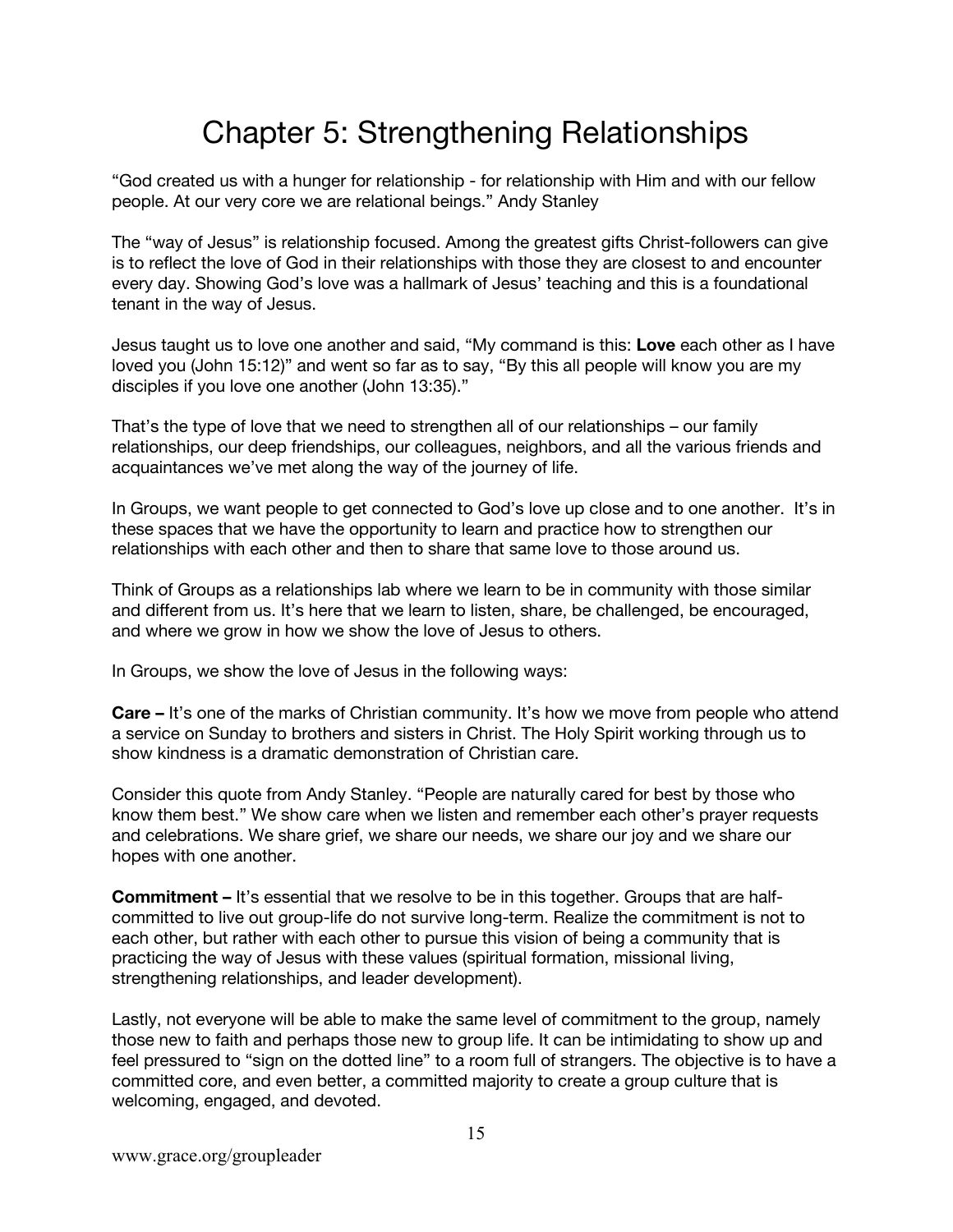**Celebration –** In our new season of Group life, we want celebration to be a point of emphasis. In our conversations and surveying, we found that the groups that are thriving and lasting are ones that celebrate, have fun, and throw a good party. Unfortunately, we also found that groups that only gather for social interaction and do not engage in study or learning together, typically do not survive long-term. And so the key is a balance.

We see it in Scripture too, the rhythms of fasting and feasting – the idea of calling out to God in our need, and praising God for all that the Lord has provided. Groups will want to carve out a few celebrations, perhaps make them quarterly, one around the holidays (Thanksgiving, Christmas and/or Easter), one at the end of the year, but also consider having one in the middle of the dreariness of winter.

Find the balance of having a low-structure night of food and enjoyment and also find an opportunity to go around the table or the fire pit and invite one another to give a moment of thanks and celebration for what God is doing in the midst of your individual and group's life.

### **A caution** when it comes to relationships and groups.

**The said truth is not everyone can function in a healthy way** in a church small group. From time to time, you will encounter someone that is disruptive and potentially worse and you will need to take a form of action. Whether the reason stems from a form of mental illness, or a personality temperament, or a previous hurt, or someone who refuses to honor the boundaries of others, realize your group may not be the right place and that there is likely a better space for them. **Please** reach out to your Groups coach and/or Campus Pastor to receive guidance along the way.

Lastly, a word of encouragement:

Likely, your group will have an interesting cast of characters from across the board. This is beautiful and by the grace of God, may you resist the urge of trying to make everyone like you or your type of friend. Instead may you all delight in the person God has called each of you to be, may you pray, discover, and sojourn through the ups and downs of life together. And in doing so, may you strengthen your relationships with each other and with those beyond. ----

"A person's ability to love and connect with others lays the foundation for both psychological and physical health." (Andy Stanley, *Creating Community*)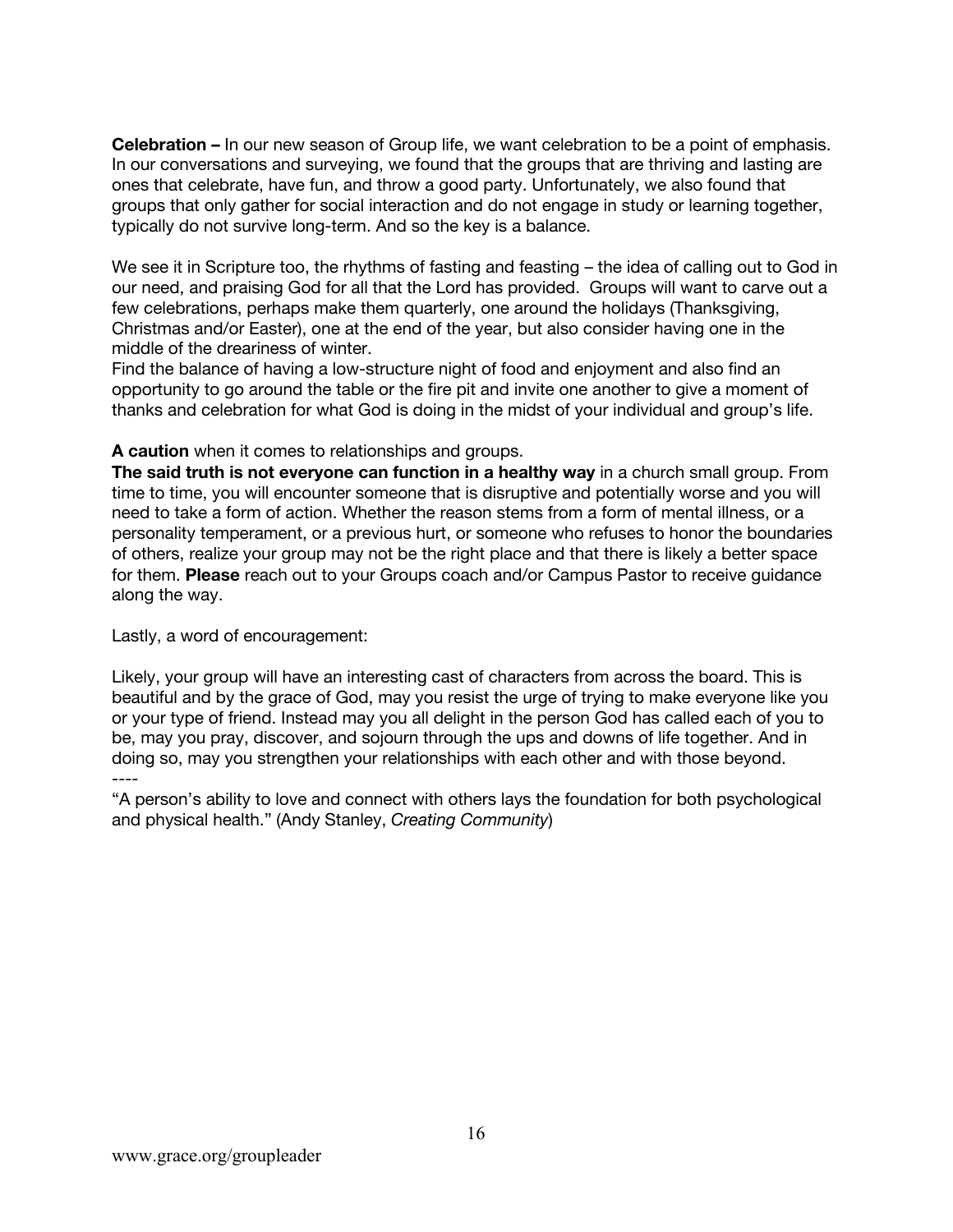### Chapter 6: Leader Development

Your personal leader development is a primary Groups value in our GC ministry. While it is an enormous privilege serving Jesus' Kingdom, church leadership is also one of the most demanding roles one can have. In addition, being a group leader is unique because of all the relational dynamics, the logistical nature of groups and the need for the leader to have a healthy emotional life and growing spiritual life. This is why we as a church want to invest in all aspects of your leadership, from helping you discover and further develop your gifting, to encouraging you to develop people around you, and by filling your heart, mind, and soul.

We plan on doing this in the following ways:

- Events and Trainings with content aimed at two purposes: One to help you discover and develop your overall leadership gifting and potential and Two, to be a dynamic and effective small group leader. Twice a year we will gather as leaders, usually in the fall and in the winter.
- Coaching from a Campus Coach or a Campus or Central Pastor. Our ask is that you meet with your assigned coach at least twice a year to share your needs, challenges and joys of group life. We hope that these conversations lead to other conversations and that you will feel supported in group ministry.
- Resources we will curate and make available at www.grace.org/groupleaders. Whether it be books, videos, podcasts, developing female leaders, or other tools, we want to make these resources are available for you to utilize in your own life. The more you take ownership of your leadership, the more helpful these resources will be.

When leaders stop learning, they suffer and so do those who are under their care. Because of the scarcity of time and energy, we often resort to taking short-cuts and eventually these all catch up and group life lags. Throw in a personal or group crisis, and things can unravel pretty quickly.

We want to invest in your leadership and for you to grow in all aspects of your leadership, whether you are a seasoned and pioneering entrepreneur or just beginning your journey of influence. You will be amazed at the relationship of leading small groups of people and leading in other capacities outside church group life and how they cross.

Further, we want you to be intentional about developing others. Empower people to take the lead on a group task or to take a role, or invite people into your core team and to our Groups training events. The more people capture the vision and values of Group life, the more powerful it becomes in your group.

Lastly, despite all the coaching and resourcing we want to give you, be a leader committed to the spiritual disciplines like prayer and the reading and application of Scripture, reading material to help you grow in self-awareness, and more. Be the leader who relies on the authority of the Holy Spirit to magnify their gifting and skill-set and allow the Lord to work powerfully through you.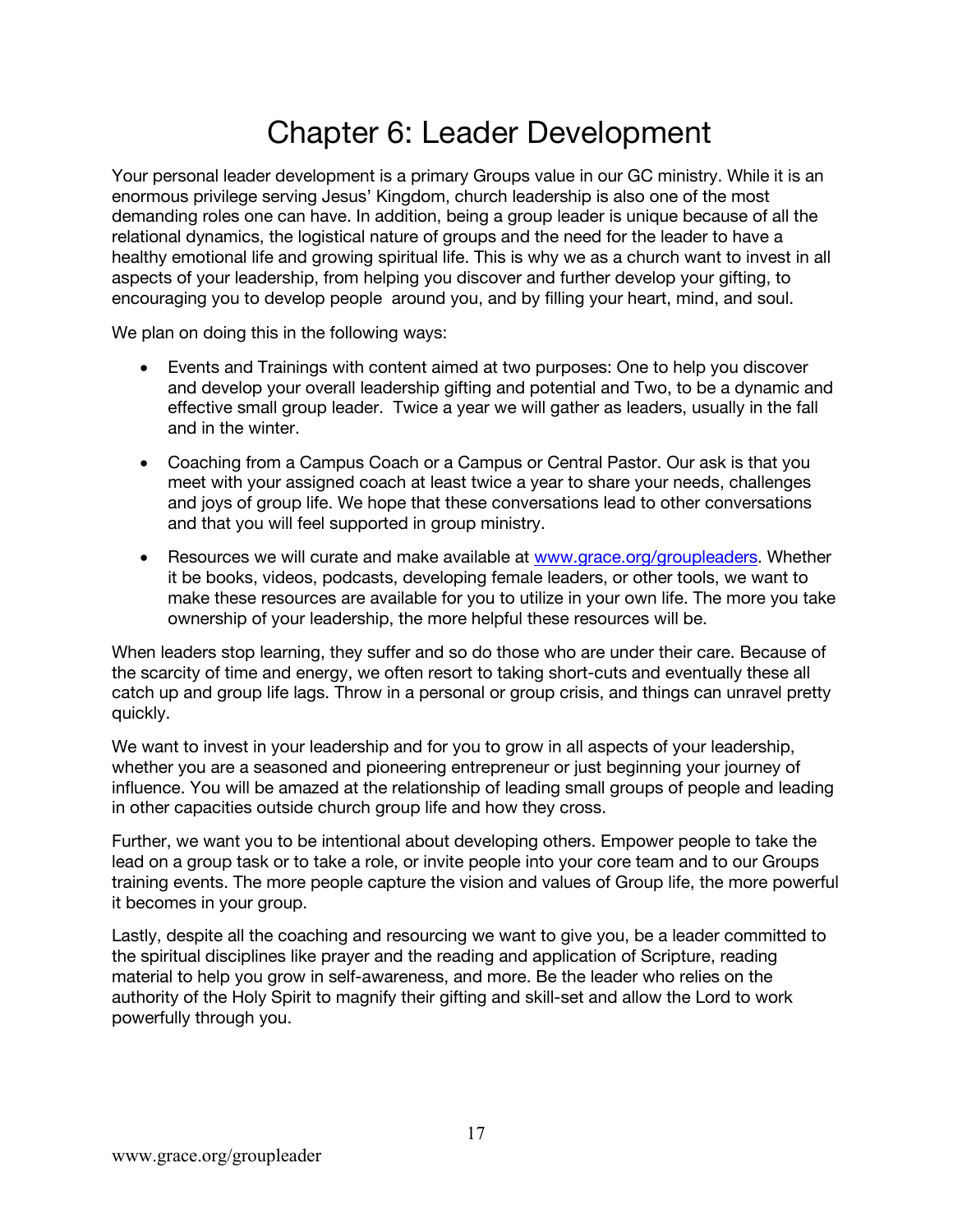## Chapter 7: The Group Meeting

Some groups meet in homes, others meet at coffee shops, while others meet on one of our church campuses. But what every group has in common is that people are looking to meet some kind of need.

If you're trying to get a group off the ground, a preferred way is with people you are already engaging with. You do this by finding 3 or 4 friends or couples and say, "I feel led to start a group and you came to mind. If we have a nucleus of about 5 people, we can get started and attract new members over the course of the year …would you pray about joining our group?"

From there pick a day, place, time, and a short study (we can help you with that) and commit to meeting for at least four sessions to get started. Then be in contact with your Campus Pastor and Campus Administrator so they can onboard you and when you're ready, help you get your group info posted online so other prospective members can find you.

As you get your group started for the very first time or as you kick off a new church year in an on campus group, make sure you share the vision and values with your group (found in detail on earlier pages of this manual). This gets everyone focused and on the same page with expectations. Remind your group throughout the year too because as we alluded to earlier, everyone is there to meet a need—some want more time for social interaction, others want a hard-core Bible Study, and there are numerous other reasons. So, leaning into the vision and values creates a foundation for community, discipleship, and mission, and invites everyone on to the same page.

You'll also want to **establish a caring, welcoming, and authentic environment**. As the leader, we set the tone for our group. A few ways to do this include:

- Make sure you're prepared. Spend a few minutes for yourself with God, think through the study, and invite the Holy Spirit into your next few hours with your group.
- Ask non-threatening questions such as, "How long have you lived here?" or "Tell me a little about yourself." Some question that may considered isolating are, "Do you have kids?" or "Are you married?"
- Only mention a group member's personal issues privately, unless the group has already discussed them together.
- Be sensitive around the loaded and hot-topics of the day. Some people are coming to your group as a harbor from the chaos. Some are looking for a place to process. Each group is different so discern wisely, and root the discussion in Christian love.
- Communicate unconditional acceptance through your eyes, your manner, and the way you respond to what a group member shares.
- Be the example of authenticity. Share your own joys and struggles with the group.

#### **A Typical Group Meeting Might Be Structured as Follows**: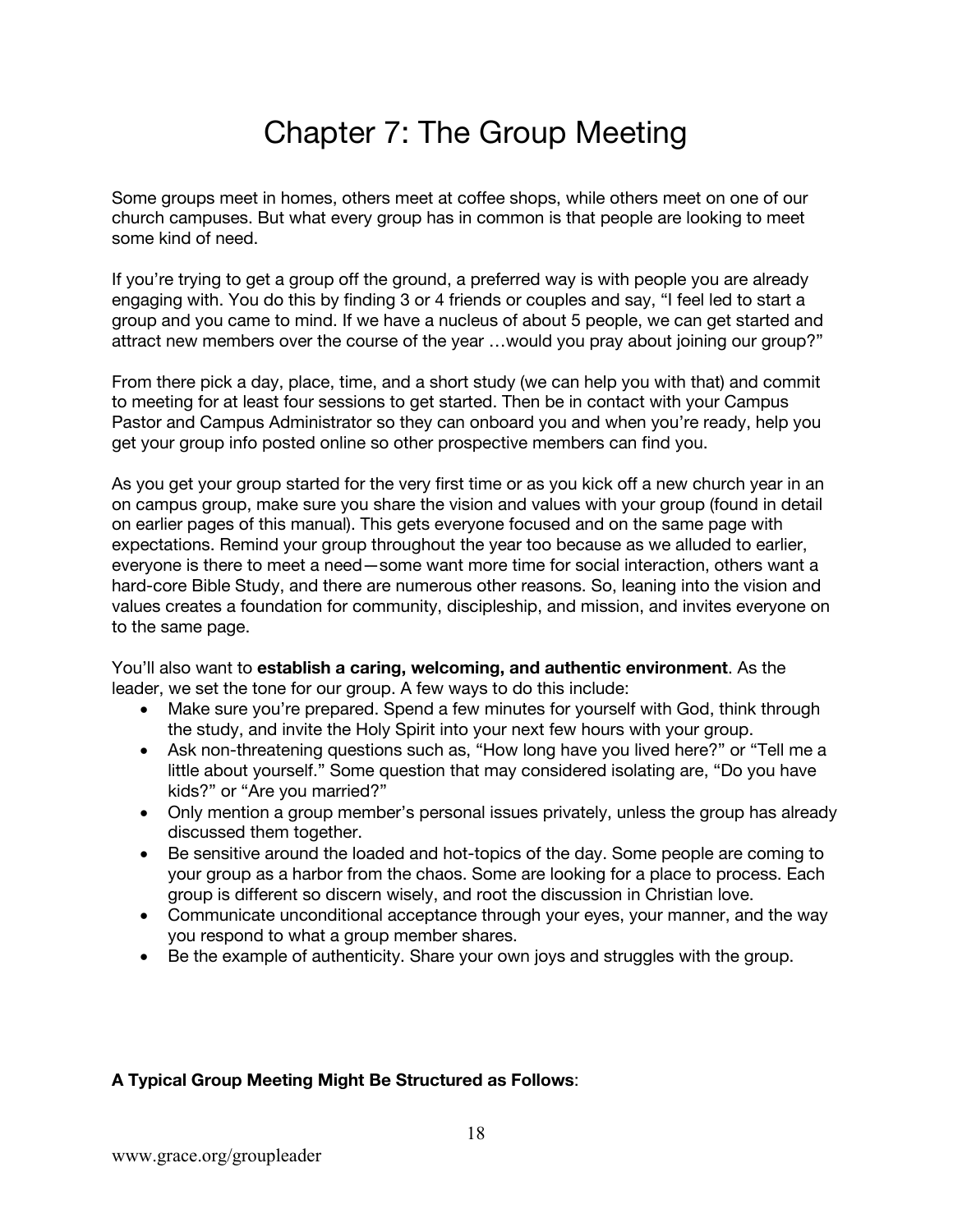• 20-30 minutes—Gathering and Social Time. This is an opportunity for people to bring and share refreshments/food. Some groups create a "snack-schedule" with online tools like "Doodle"). This also allows people who are running late to not miss out on the organized time.

• 45-60ish minutes - Learning Time - Content from a passage in the Bible, a book video, curriculum rooted in Christian teaching (it's a good idea to begin this portion of your group time with a short prayer).

• 20-30 minutes—Sharing and Prayer Time - It's important to find the balance of sharing and praying. Sometimes you go around the room and ask what can be prayed for. This of course, takes time. Other gatherings, you might consider opening up the time of prayer for people to share their needs to the Lord. It's a good idea to have a note-taker for any form of prayer. Encourage and empower every member of the group to follow-up with each other.

Try to manage the group's time well. Don't be too rigid— it's especially okay to put aside the group agenda when life happens and a group member is facing a major challenge— but stick as closely as possible to the meeting agenda you've agreed on as a group. Some of your group members will be frustrated if, for example, social time consistently stretches on too long, stealing time from the study and prayer portions of the evening, and some will feel they can't connect with others if the time always feels like a seminary class. Guard the sharing and prayer time to appropriate lengths as well. Be intentional about switching it up and be attentive to the verbal and non-verbal feedback. Awareness will help you find some balance to the group. There's a balance between predictability and variety that will make a significant difference in your group.

### **In Between Group Meetings**

If your group is only interacting with each other during your meetings (and sometimes on Sunday's), group members will have a tough time connecting to each other. Whether you meet once a week or every other week, relationships are truly strengthened when your group is not actually meeting.

So encourage each other to connect one on one via text, calls, social media, and of course, in person over coffee, meals, and walks. The more this happens, the more vibrant a group becomes.

Also, as you spend time getting to know the people in your group, observe what their spiritual gifts may be, their interests, and skills. As you get to know each other better, consider ways you can empower people to use that skill or gift within the group and in their everyday life. Encourage them with life giving words of what you see in them. When we value people for who they are, it creates a safe environment and gives freedom to step more into who God has created us to be.

We have included a resource for this in the Appendix called Creating Community In Between Meetings.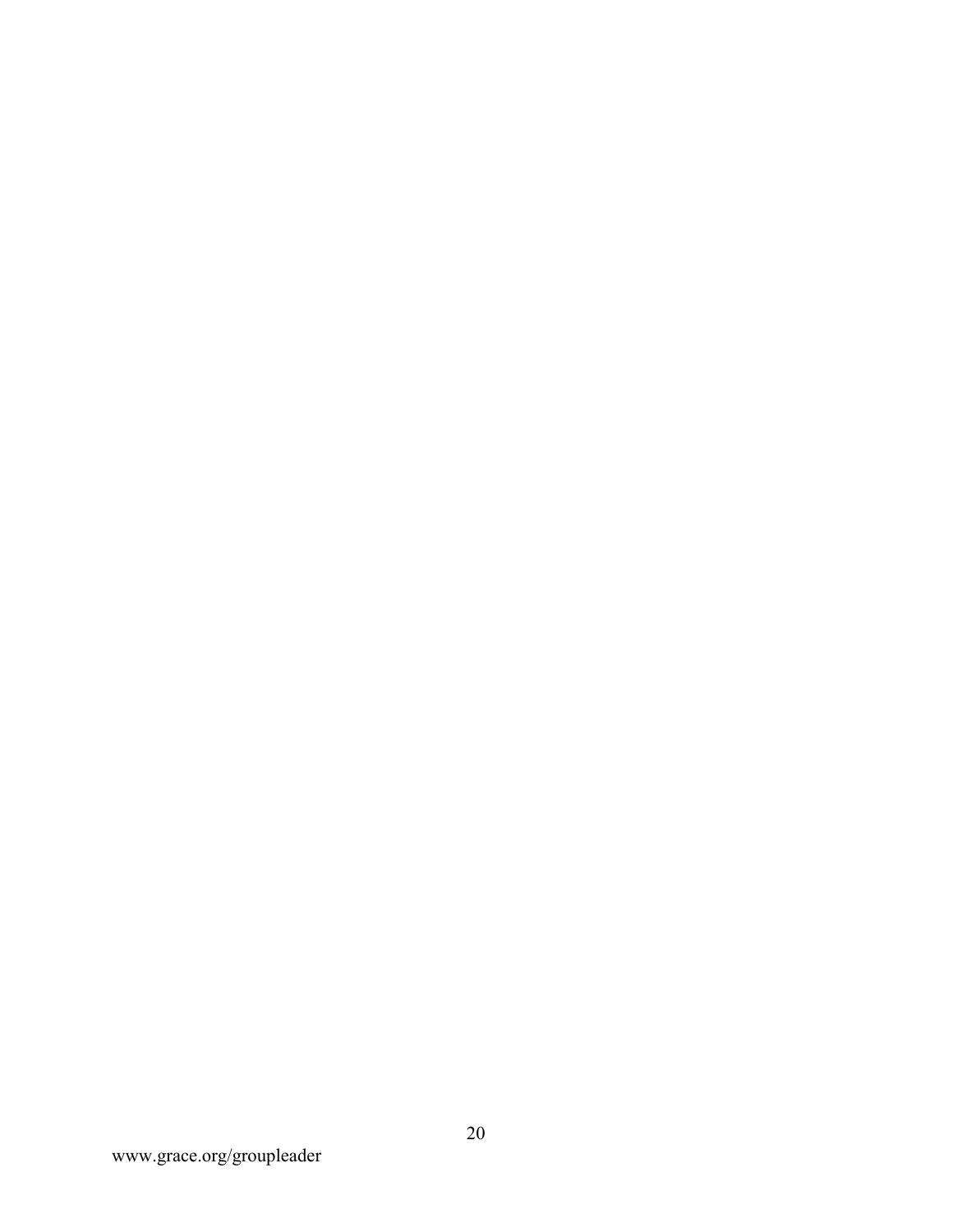# Appendix

"The soul cannot prosper without being connected to others."

Harry Cloud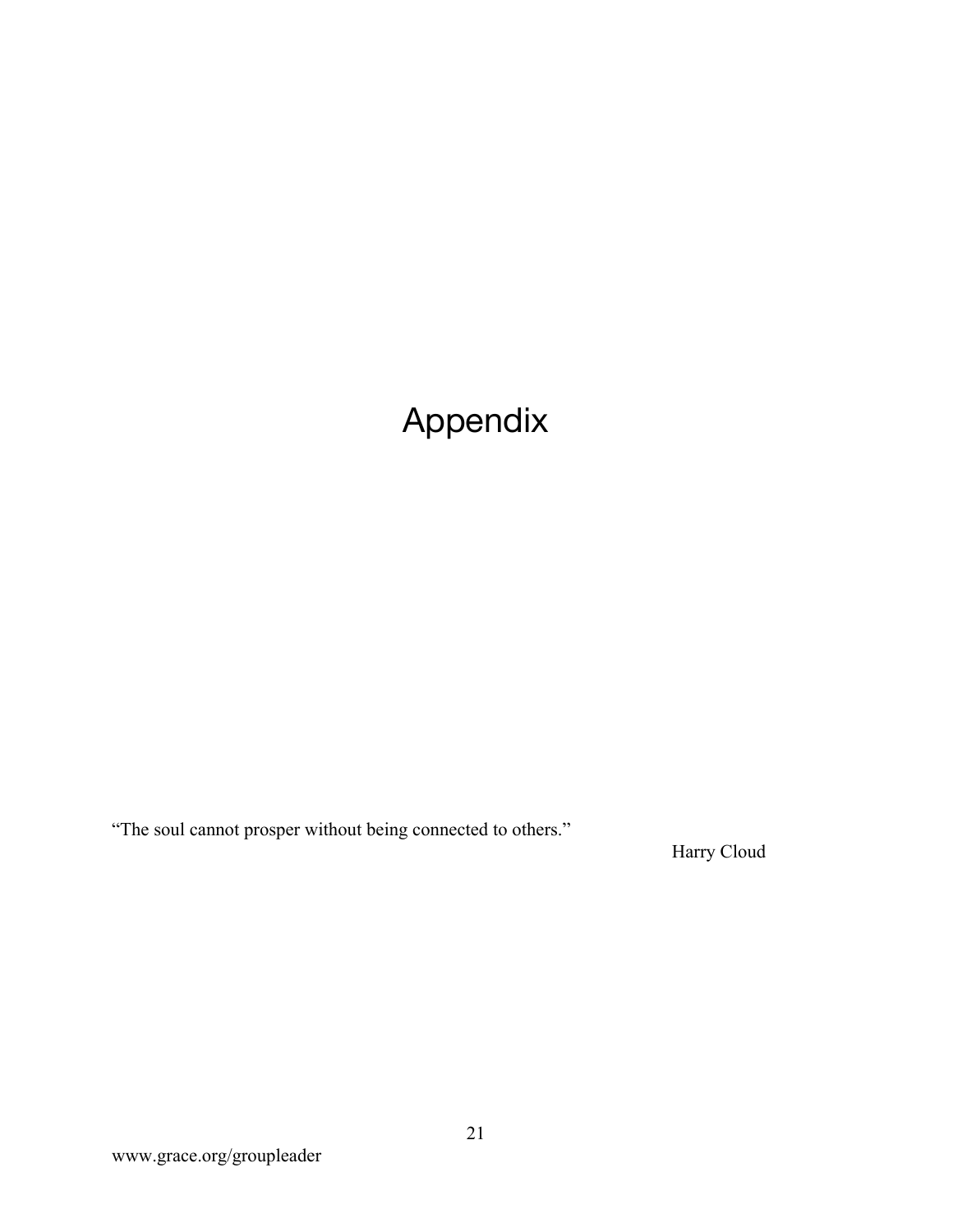### Dear Leader,

Based on this year's teaching journey and your feedback in the survey, we felt that we should talk about **the need for commitment in our group life.**

Picture your first group meeting as a time to catch up from your respective summers and to envision **what you would each like to see and experience this year.** It may be helpful to frame the group conversation with the end in mind. For example, "When we have our end-ofyear BBQ in June 2020, what do we hope to be saying? What do we hope to have experienced together?"

During your first fall group gathering, consider talking about **creating a group commitment or covenant together.**

**Please, please customize this template** to make it most natural and personal to your group. We have intentionally left blank spaces for the specifics. For instance, some will want to add specific guidelines about how you approach (or decide not to engage) particular topics. Also, some groups will want to call it a "covenant" as it reminds them of the Biblical covenants. Some will feel that's too intense of a word and will prefer "commitment" or "agreement" or another term. Try not to get lost in the semantics; more important is the heart behind it than the words on it. You can download a digital copy at www.grace.org/groupleaders

**The objective is to commit to strong group life in Jesus.** All groups will want to avoid creating any form of legalism, or a level of intensity that creates a culture of guilt or shame. It will be good to remind each other that we are in different parts of our spiritual journey, various life stages, and have unique responsibilities within every season of life. So let us be generous, patient, and understanding with each other, and may we be committed to one another as we follow Jesus individually and in community.

As always, let us know if you have any questions and we'd love to hear how your group did in this gathering and throughout the year.

Grace and peace, Pastor Tim and the Group Life Team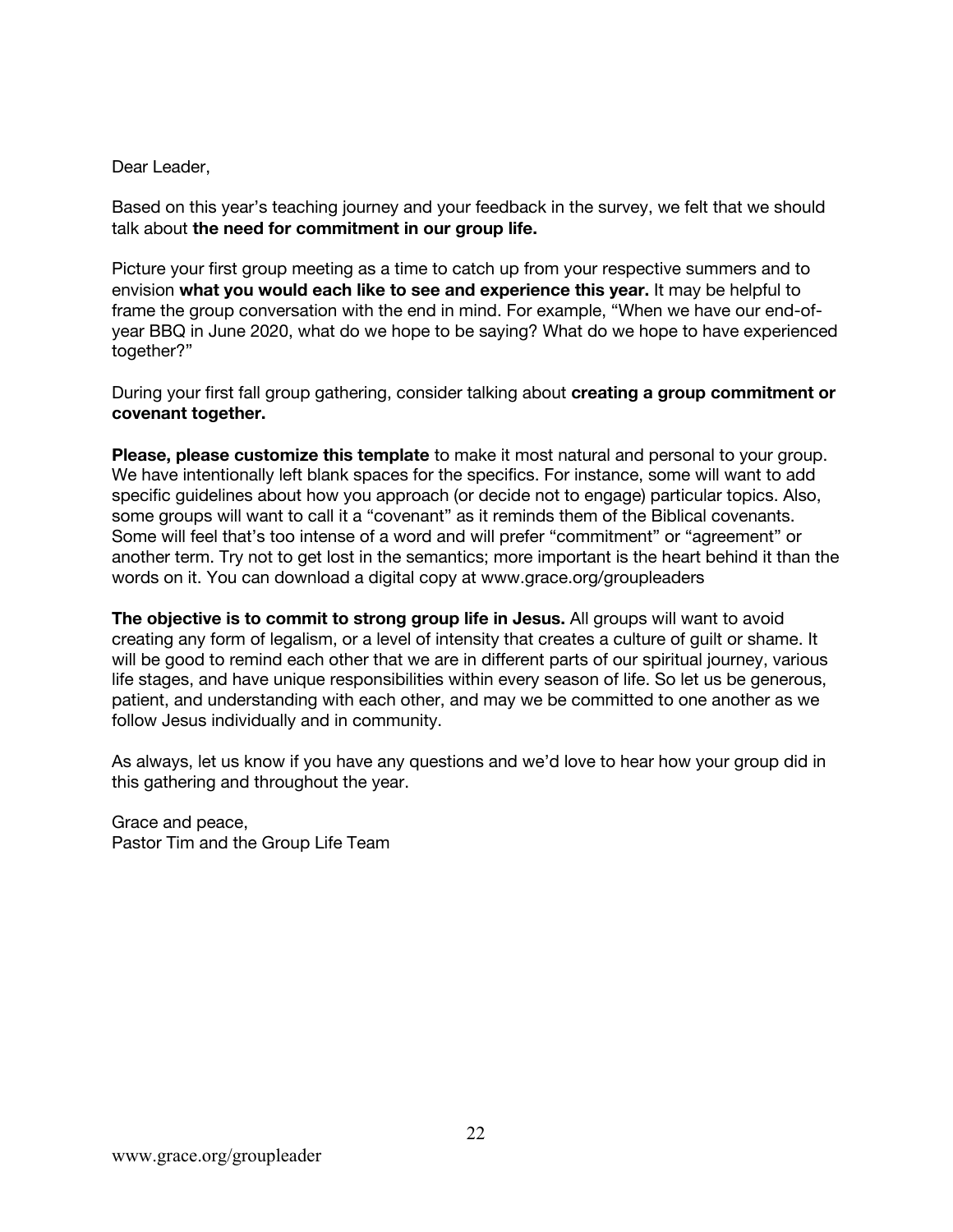### **Group Commitment**

### **Group Purpose**

To create and nurture a community of belonging, following Jesus together.

#### **Group Essentials**

- We care about each other! We choose to invest in our relationships through conversations in and out of group meetings, prayer, support, and having fun together.
- We want to be more like Jesus. We challenge ourselves and one another to grow as disciples of Christ.
- We find ways to serve together and as individuals. We want God to use us to bring a bit of His kingdom to our church, community, and world.

### **Group Guidelines**

Do our best to show up. Without legalism, without guilt, and with plenty of grace for one another, we prioritize our schedules to meet upon agreed gatherings (every week or every other week, depending on your group).

Stay connected beyond group gatherings. We call and text and message each other to nurture our friendships.

Create a culture of healthy authenticity. We are open and transparent with each other, with appropriate boundaries. We don't have to put on a show or a religious pretense; we can be ourselves.

Provide confidentiality. Because we seek authenticity, we will create a safe space by committing to keep issues discussed within the group confidential.

Demonstrate respect. We may not always agree, but we respect each other's convictions and opinions and foster healthy discourse, remembering that we are all one in Christ.

Listen well. We want to hear from everyone, not just those who share most easily, so we make it a priority to hear from a variety of voices during times of discussion.

Transition healthily. If people decide to move on from the group, or the group stops meeting, we will help each other to take appropriate next steps to foster continued spiritual growth.

### **Group Details**

1. The group will meet from \_\_\_\_\_\_\_\_\_\_\_ through \_\_\_\_\_\_\_\_\_\_. 2. The group will meet on \_\_\_\_\_\_\_\_\_\_ and begin at \_\_\_\_\_\_\_\_\_ and end at \_\_\_\_\_\_\_\_\_.

- 3.
- 4.

5.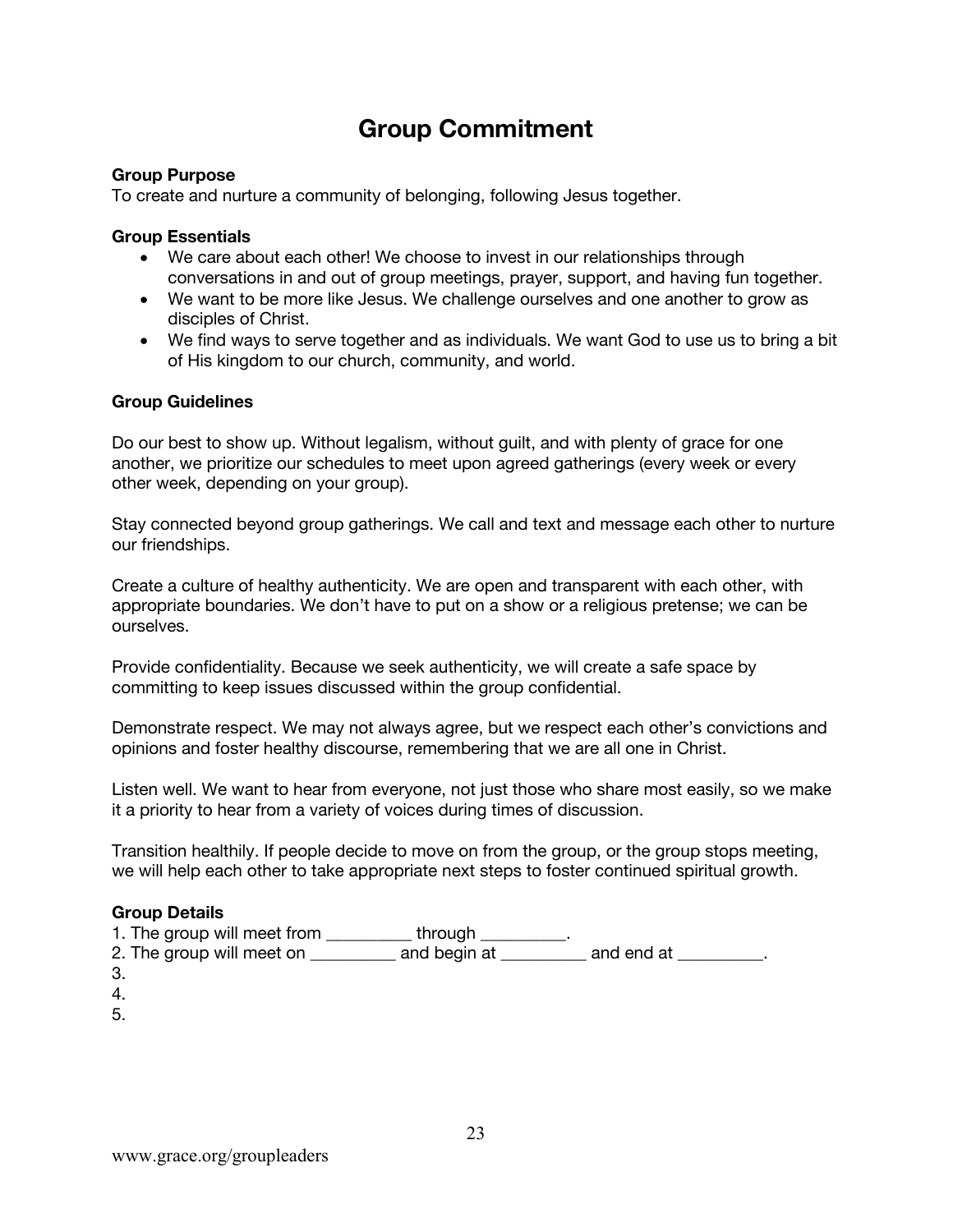### **Relational Dynamics**

### **GROUP LIFE**

Many people joining a group are involved at some level because they want to meet some type of need. Some want to study, while others want to socialize. But for all, having a safe and trusting environment is critical.

Take a moment to remember what you felt like when you joined a small group Bible study for the first time, went to your first Christian gathering at someone's home, or decided to join a committee to start a new ministry. What was it like?

### **So, what do we do when challenges arise?**

• First…Pray – do not underestimate the value of prayer.

"The prayer of a person living right with God is something powerful to be reckoned with" - James 5:16 *The Message*

• Remember that this person has a need. A need to "feel" heard, a need to "be" valued, a need to "experience" love, and a need to "contribute", etc. Do your best to *affirm* and *love* them.

### **PRACTICAL IDEAS FOR NAVIGATING GROUP DISCUSSIONS:**

### **The Overly Talkative Person**

- "Good answer, I appreciate that." (Quickly) "Okay, now someone else."
- (During a pause) "Okay, I need some of you that haven't answered to speak up on the next question." (Indirectly asking that they not.)
- Ask the talker a question specifically so their need to feel included or heard is met and continue asking others specifically. "Okay, \_\_\_\_\_\_\_ (less talkative person), I'd like you to read your answer to the next question."
- Enlist the talker's help in getting the others to participate. Talk to them privately outside of your group setting in a warm and friendly place—not usually the phone. Suggest they end their comments with a question like, "So what do the rest of you think?"
- Consider where you will sit in relation to the talker. If you sit across from them, and they are talking, it's important to break eye contact with them. This may be a clue that it's someone else's turn. You can always sit next to them so that you will not continuously be making eye contact, which can encourage them to talk.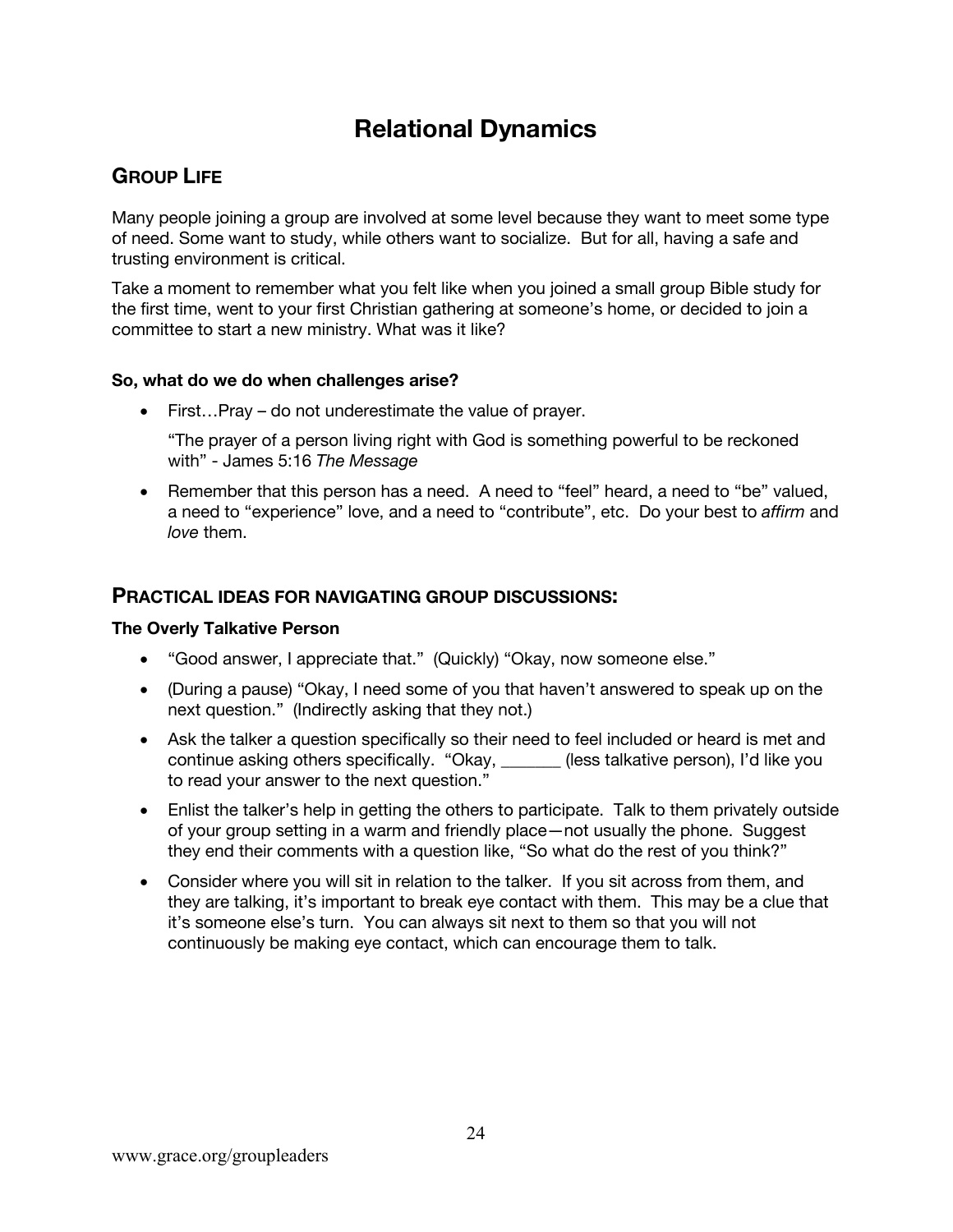### **The Argumentative Person**

- "I understand how you can feel that way."
- "I have struggled with that issue."
- "I thought that until …"
- "What about …?" OR "What do you do with …?"
- "Can we save that question until we get through with the study?"
- "Let's get together and go over that."
- "You may want to talk to a pastor. They might have some insights to share with you about that."
- A gentle conversation outside of your group meeting regarding what we need to accomplish in a short time frame might help.

### **The Quiet Person**

- Suggest that you can see they have something to share …
- "I can see those wheels turning."
- Sit next to them and observe if they have anything written down. Then ask, "Would you like to read what you've written?"
- "Every answer helps us to clarify what God is saying here."
- Encourage them prior to your group's meeting to be willing to share for the benefit of the group.
- Don't force them. Instead—woo, encourage, or prod. Most do want to join in, but be sensitive to those who don't.

### **Doctrinal Differences**

- "For years, theologians have disagreed on that one!"
- "I wouldn't argue that point, but you may enjoy talking to one of our pastors."
- "I'd love to go over that with you outside of small group."
- "Can we save that until we have more time?"
- "Let's see if we can find an expert on this topic to join us for lunch!"
- Remind group members at the beginning of the year that there will be different doctrinal views represented in our groups. Remind them to be gracious, loving, and respectful toward one another.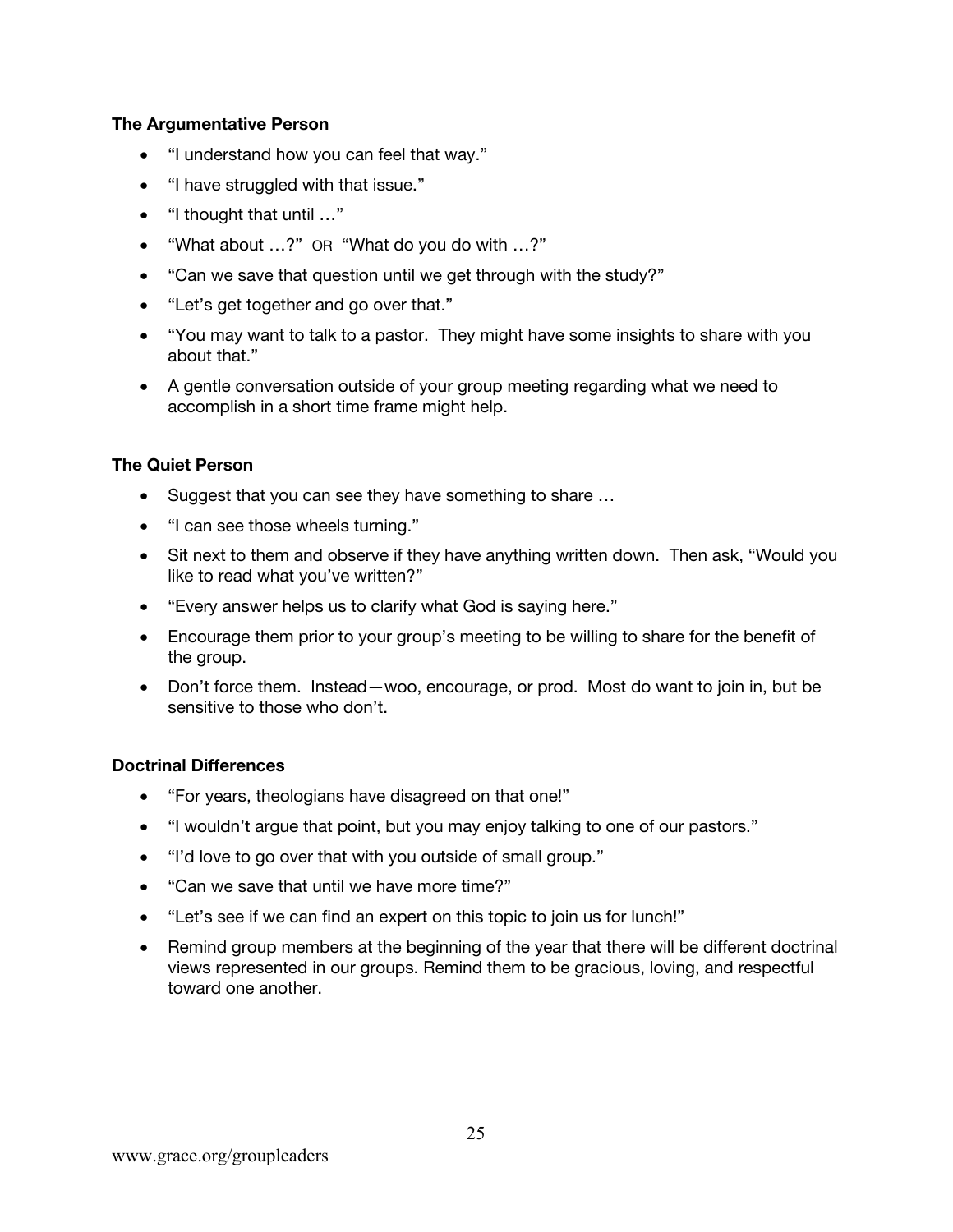### **Emotional Disturbances**

None of us can know the depth of someone's emotional pain; we can only direct them to the reality of God's comfort. Sometimes their pain may need pastoral counseling or professional help. Always direct the person to staff that can make that evaluation.

In the meantime:

- Support. "If you need a shoulder to cry on, I'll be there."
- Encourage. "I can't fix it, but I know *Who* can help. And, I'll be here also."
- Show Christ-like love.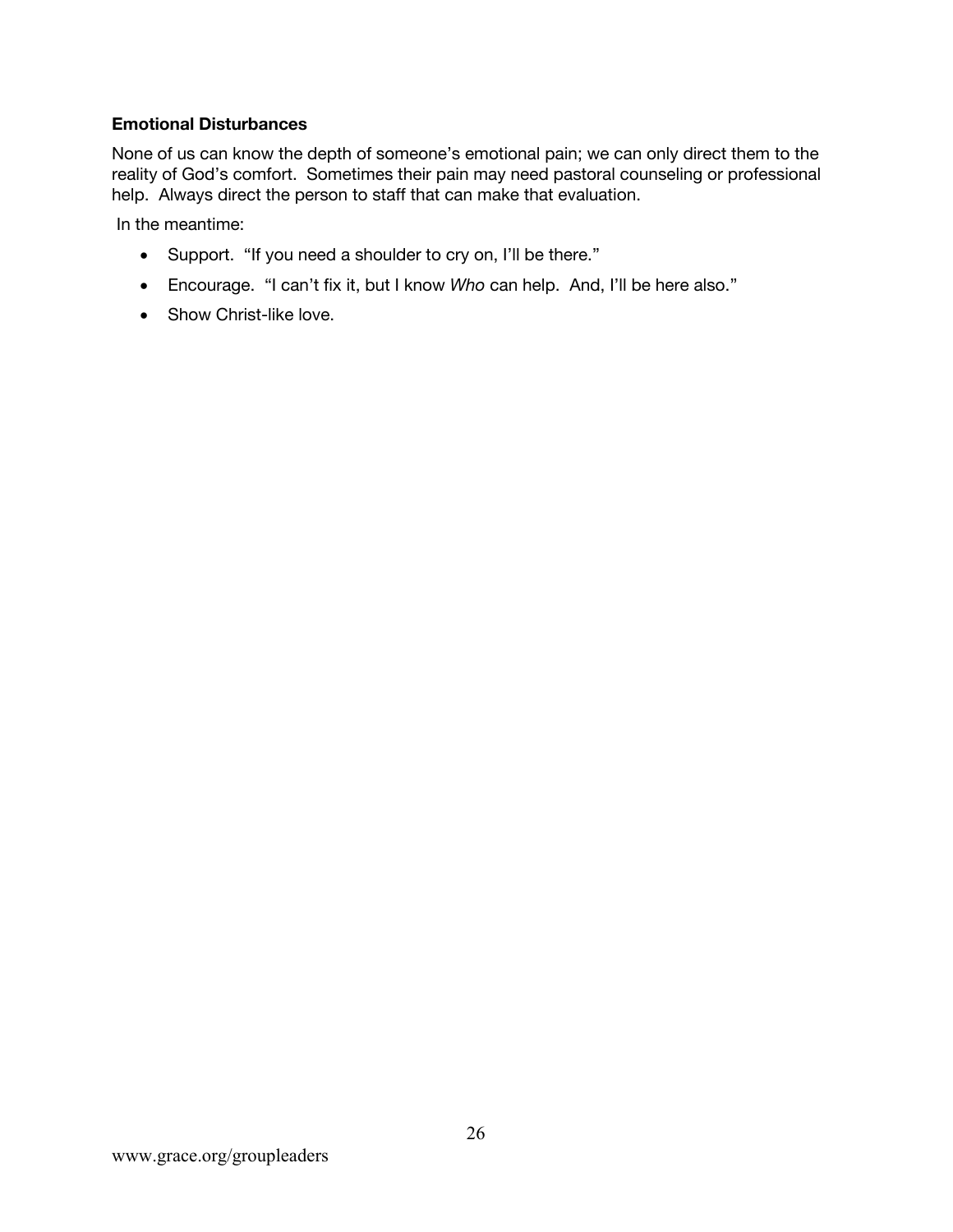### **PRAYING AS A GROUP**

*There are parts of our calling, works of the Holy Spirit, and defeats of the darkness that will come no other way than though furious, fervent, faith-filled, unceasing prayer.* –Beth Moore *Apart from me you can do nothing.* -- John 15:5 NIV

Encourage your group members to share prayer requests that are specific to their own lives (rather than sharing prayer requests about people they know).

Some things to consider for your group prayer time:

• **Confidentiality**: All prayer requests shared in the group are confidential and not to be spoken of outside of the group. Use discretion and impress upon your group that it is a privilege to pray for one another and keep each other's confidences sacred. However, if you are concerned about someone because of what she or he shared, please talk with one of our pastors about the issue privately.

• **Collecting Requests**: There are many ways you can collect the prayer requests for each group member in a time-efficient way. Consider some of the following suggestions for what will work best for your group:

- $\circ$  Index Cards have the women write their requests on an index card before group discussion starts.
- o Post-it Notes each week, give each woman a post-it to affix on next week's lesson. When she completes the lesson, she completes her prayer request and keeps it in her book until the next Bible study meeting.
- $\circ$  Group Prayer Journal As soon as the group members begin to arrive, pass a journal around so that everyone can briefly write her prayer request.

#### • **Follow-up**:

Encourage your people to pray for each other during the week:

- $\circ$  Email delegate one person to collect the requests and email them to the entire group each week. Please remind your group that confidentiality is important and that these requests should not be forwarded or shared with others outside the group.
- o Suggestion: create a closed Facebook group.
- o Consider assigning prayer partners for a week or two. Have each group member take one request and pray for it the entire week.

Be intentional with prayer concerns from your group. Some ideas are:

- o Write out a prayer or Scripture relating to the person's concern and mail, email, or text it that week.
- $\circ$  Call the person. If they seemed particularly upset or wanted to talk more and pray together over the phone.
- o Ask the person about the concern at the next week at Bible study